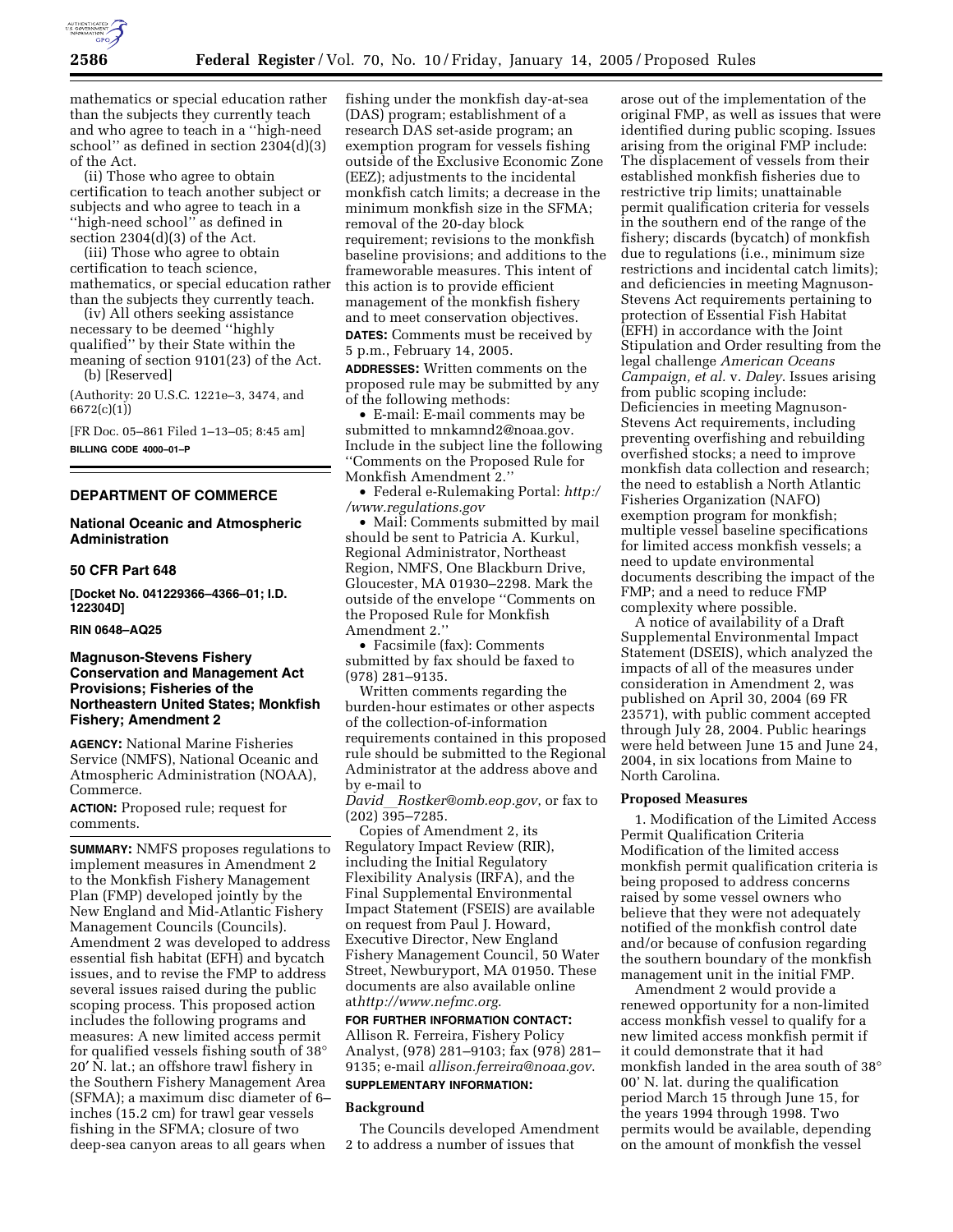landed during the qualification period. Qualifying monkfish landing levels for these permits (specified below) would be the same amounts that were required for the original monkfish limited access permits. Vessels that could demonstrate that they landed at least 50,000 lb (22,680 kg) tail-weight, or 166,000 lb (75,298 kg) whole-weight, of monkfish from the area south of 38° 00' N. lat. during the qualification period would qualify for a monkfish limited access Category G permit (these landing criteria correspond to the current Category A and C permits). Vessels that could demonstrate that they landed at least 7,500 lb (3,402 kg) tail-weight, or 24,900 lb (11,295 kg) whole-weight, of monkfish from the area south of 38° 00' N. lat. during the qualification period would qualify for a monkfish limited access Category H permit (these landing criteria correspond to the current Category B and D permits). Vessels would be prequalified for these permits based on landings information currently on file with NMFS. Vessels that have not prequalified for the Category G or H permits, or vessels that want to obtain a different permit than the one for which they qualified, would be required to submit written information documenting monkfish landings during the qualification period specified above. Landings would need to be documented through dealer weighout receipts or dealer reports submitted to NMFS or other NMFS-approved entity. An appeal process would be established, similar to the appeal process established for the original monkfish limited access program, to allow a vessel owner to appeal a denial of a Category G or H permit, if it is determined that the denial was based on incorrect information.

Vessels qualifying for a Category G or H permit would be restricted to fishing on a monkfish DAS south of 38° 20' N. lat. (the initial line was established at 38° 00' N. lat. but was revised to 38° 20' N. lat. in response to sea turtle protection measures). In addition, the landing limit for Category G vessels when fishing under a monkfish DAS would be the same as for Category A or C vessels. The landing limit for Category H vessels when fishing under a monkfish DAS would be the same as Category B or D vessels. The Councils did not address the issue of monkfish incidental catch limits when not fishing under a monkfish DAS for Category G and H vessels. Therefore, NMFS intends to keep the incidental catch limit for these vessels the same as the incidental catch limits for vessels not issued a

limited access monkfish permit (Category E vessels).

#### *2. Offshore Fishery Program*

Amendment 2 would establish an Offshore Fishery Program in the SFMA that would allow vessels to elect to fish under a monkfish trip limit of 1,600 lb (725.8 kg) tail-weight (or 5,312 lb (2,410 kg) whole-weight) when fishing in the Offshore Fishery Program Area, under specific conditions, regardless of the trip limit that would otherwise be applicable to that vessel. For a vessel electing to fish in this program, monkfish DAS would be pro-rated based on a trip limit ratio (the standard permit category trip limit applicable to nonprogram vessels fishing in the SFMA, divided by 1,600 lb (725.8 kg) (the trip limit specified for vessels fishing in the program)), multiplied by the monkfish DAS available to the vessel's permit category when fishing in the SFMA. For example, in fishing year 2004, when the trip limit and DAS for permit Category C were set at 550 lb (249.5 kg) tailweight and 28 DAS, respectively, a permit Category C vessel would be provided 9.6 monkfish DAS if electing to fish under the Offshore Fishery Program (550 lb (249.5 kg)/1,600 lb  $(725.8 \text{ kg}) \times 28 \text{ DAS} = 9.6 \text{ DAS}.$ 

Vessels electing to fish in this program would be required to fish under the program rules for the entire fishing year and would receive a separate monkfish permit category (Category F). For the 2005 fishing year, vessels would be allowed to change their current permit category to permit Category F within 45 days of the effective date of the final rule implementing Amendment 2, if approved, provided the vessel did not fish under a monkfish DAS during the 2005 fishing year.

A vessel electing to fish in this program would be allowed to fish its monkfish DAS only within the Offshore Fishery Program Area from October through April. In addition, vessels would be prohibited from fishing on a monkfish DAS outside the program area. Enrolled vessels would be required to have on board a vessel monitoring system (VMS) that is operational during the entire October through April season. Unless subject to VMS requirements under regulations specific to another FMP, vessels would be allowed to turn their VMS units off between May 1 and September 30 for a minimum of 30 days.

A vessel electing to fish in this program would be subject to the gear requirements applicable to monkfish permit Category A and B vessels (monkfish vessels that do not also possess a Northeast (NE) multispecies or

scallop limited access permit) when fishing under a monkfish DAS, i.e., vessels fishing with trawl gear must fish with a minimum mesh size of 10–inch (25.4–cm) square or 12–inch (30.5–cm) diamond mesh throughout the codend. Monkfish Category C and D vessels that elect to fish in this program would still be required to use a NE multispecies or scallop DAS when fishing on a monkfish DAS. Any vessel not electing to fish under this program would still be allowed to fish in the Offshore Fishery Program Area under the rules and regulations applicable to non-program vessels.

Establishment of the Offshore Fishery Program would help restore the offshore monkfish fishery that has largely ceased to occur due to the small trip limits implemented under the initial FMP and the disapproval of the ''running clock'' measure that was proposed in the FMP, which would have provided vessels with the ability to account for any trip limit overages. This program is intended to provide flexibility to the fishing industry without impacting the mortality objectives of the FMP.

## *3. Closure of Oceanographer and Lydonia Canyons*

Under this proposed rule, vessels fishing on a monkfish DAS would be prohibited from fishing in the offshore canyon areas known as Oceanographer and Lydonia Canyons, which contain deep-sea corals, regardless of gear used. This measure is being proposed to minimize, to the extent practicable, the adverse impact of monkfish fishing on EFH, especially due to the potential impacts associated with an expansion of the directed offshore monkfish fishery under the Offshore Fishery Program proposed in this rule.

Twenty-three federally managed species have been observed or collected in surveys within the two proposed closure areas, and many of them have EFH defined as hard substrates in depths greater than 200 m. In addition, the EFH designations for juvenile and/ or adult life stages of six of these species (redfish, tilefish, and four species of skates) overlap with the two proposed area closures. EFH for all six of these species has been determined to be moderately or highly vulnerable to the effects of bottom trawls and minimally vulnerable to bottom gillnets. Deep-sea corals have not been identified as a component of EFH for any species in the NE region, although they are known to grow on hard substrates, which are included in the EFH descriptions for many of the federally managed species within the proposed closures. They are also known to be particularly vulnerable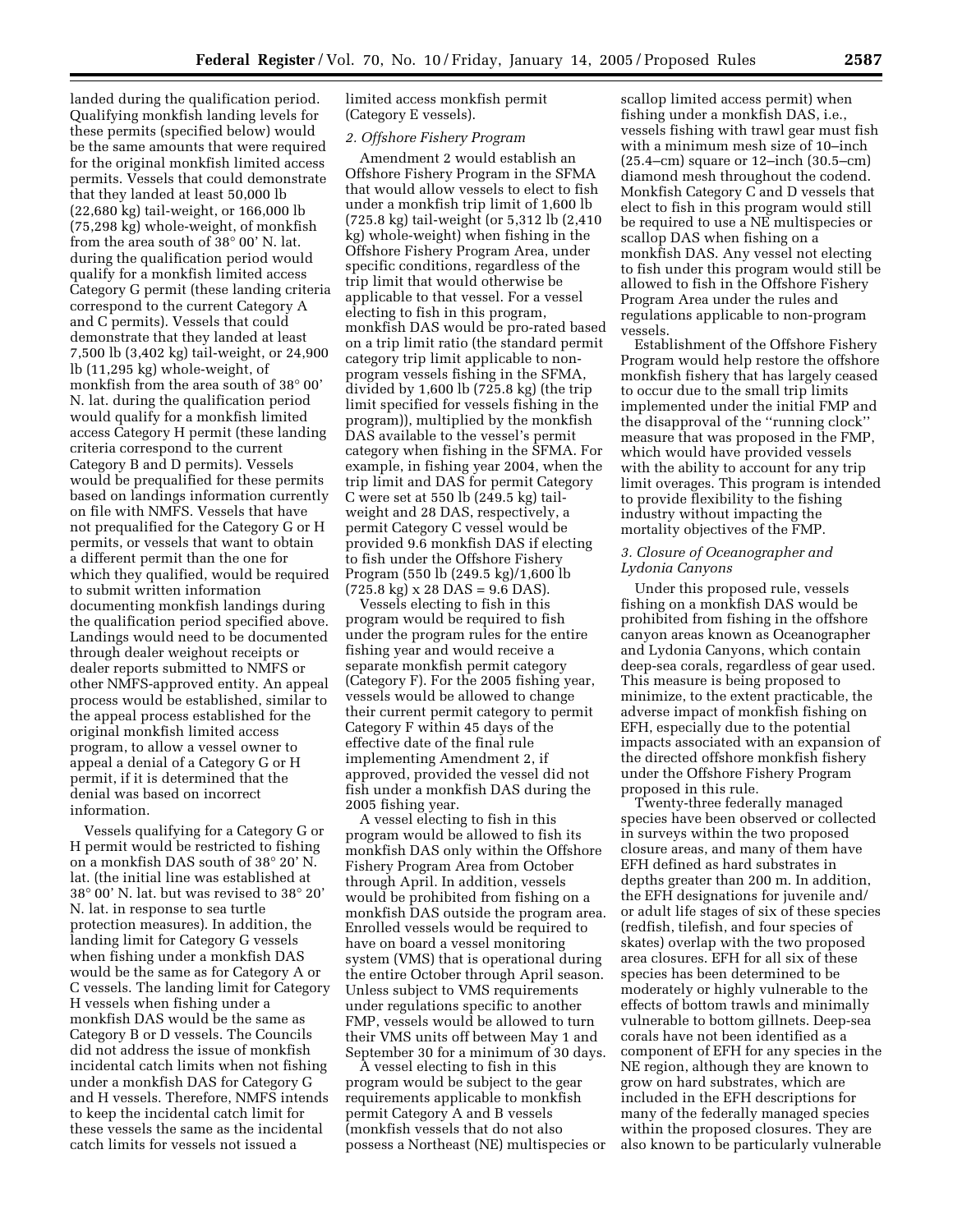to damage or loss by bottom trawls, and likely to be damaged or removed from the bottom by gillnet gear. Additionally, avoiding any direct adverse impacts of monkfish bottom trawl gear and gillnet gear for six species of fish, and any indirect adverse impacts on hard bottom substrates and species of emergent epifauna, including corals, that grow on those substrates within the boundaries of the two proposed closure areas, would minimize any adverse impacts resulting from the potentially expanding offshore monkfish fishery proposed under this amendment. These closures are also expected to help mitigate bycatch concerns.

#### *4. SFMA Roller Gear Restriction*

Amendment 2 proposes to restrict the diameter of roller gear used on trawl net vessels when fishing in the SFMA. Under this proposed rule, the roller gear on all trawl vessels fishing under a monkfish DAS would be restricted to a maximum diameter of 6 inches (15.2 cm). This measure is being proposed to minimize, to the extent practicable, the adverse impact of trawl fishing in the SFMA on EFH. This measure is specific to the SFMA, since it would help ensure that trawl vessels, which are known to be able to better target monkfish successfully with smaller roller gear in the SFMA than in the Northern Fishery Management Area (NFMA), do not fish in areas of more complex bottom characteristics, including the offshore canyon areas.

## *5. Cooperative Research Incentive Programs*

Amendment 2 proposes two programs that would encourage vessels to engage in cooperative research, including, but not limited to: Research to minimize bycatch and interactions of the monkfish fishery with sea turtles and other protected species; research to minimize the impact of the monkfish fishery on EFH; research or experimental fisheries for the purpose of establishing a monkfish trawl exempted fishery (under the NE Multispecies FMP) in the NFMA; research on the biology or population structure and dynamics of monkfish; cooperative surveys; and gear efficiency.

A pool of 500 DAS would be set aside to distribute to vessels to engage in cooperative research projects. These DAS would be created by removing 500 DAS from the total available monkfish DAS prior to distribution to individual vessels. This reduction would amount to less than 1 DAS deducted for each individual vessel allocation. Should this program be approved, and individual DAS allocations changed because of this

approval, vessel owners would be notified of their new monkfish DAS allocation.

Under the first research program, NMFS would publish a request for proposals (RFP) and vessels would submit competitive bids to participate in specific research or survey projects. NMFS would then convene a review panel composed of Council members from the Councils' Monkfish Oversight Committee, the Council's Research Steering Committee, and other technical experts to review the proposals. NMFS would consider the recommendations of each panel member and award the contracts to successful applicants, including a distribution of DAS from the set-aside pool.

Any of the 500 DAS not distributed through the RFP process would be available to vessels through a second program, i.e., the existing experimental fishery permit (EFP) process, on a firstcome-first-served basis. Under this second program, vessels applying for an EFP would indicate the number of monkfish DAS they would require to complete their research project. NMFS would then review the EFP application and, if approved, issue the permit exempting the vessel from monkfish DAS usage requirements. The total number of monkfish DAS that could be used in the two programs (distributed under the RFP process or used in the exemption program) could not exceed the originally established 500 DAS annual set-aside pool. For any DAS requested that exceed the analyzed 500 DAS set-aside, the applicant would be required to prepare an Environmental Assessment for the additional DAS exemption request.

These two research programs are being proposed for the purpose of expanding incentives to participate in a range of monkfish research and survey activities by reducing costs associated with research, and to streamline the EFP process.

#### *6. Northwest Atlantic Fisheries Organization (NAFO) Regulated Area Exemption Program*

Amendment 2 proposes an exemption from certain FMP regulations for vessels that are fishing for monkfish under a High Seas Permit in the NAFO Regulated Area and transiting the EEZ with monkfish on board or landing monkfish in U.S. ports. Similar to the NAFO waters exemption in the NE Multispecies FMP, monkfish vessels enrolled in the NAFO Regulated Area Exemption Program would be exempt from the monkfish regulations pertaining to permit, minimum mesh size, effort control (DAS) and possession

limit rules. Further, the monkfish catch from the NAFO Regulated Area would not count against the monkfish total allowable catch (TAC), provided: The vessel has on board a letter of authorization (LOA) issued by the Regional Administrator; except for transiting purposes, the vessel fishes exclusively in the NAFO Regulated Area and does not harvest fish in, or possess fish harvested from, the EEZ; when transiting the EEZ, all gear is properly stowed and not available for immediate use; and the vessel complies with all High Seas Fishing Compliance Permit and NAFO conservation and enforcement measures while fishing in the NAFO Regulated Area. This proposed action would provide additional flexibility to monkfish vessels without compromising the mortality objectives of the FMP.

## *7. Incidental Catch Provisions*

Three adjustments to the monkfish incidental catch limits would be made under this rule. The first adjustment would increase the current 50–lb (22.7– kg) possession limit to 50 lb (22.7 kg) per day, or partial day, up to a maximum of 150 lb (68 kg) per trip, for vessels not fishing under a monkfish DAS and fishing with handgear and small mesh (see below), and for NE multispecies limited access vessels that are less than 30 feet in length. Small mesh is defined as mesh smaller than the NE multispecies minimum mesh size requirements when fishing in the Georges Bank, Gulf of Maine, and Southern New England Regulated Mesh Areas (RMAs), and mesh smaller than the summer flounder minimum mesh size when fishing in the Mid-Atlantic RMA.

The second adjustment would implement the same incidental monkfish trip limit of 50 lb (22.7 kg) per day, or partial day, up to a maximum of 150 lb (68 kg) per trip, for vessels fishing with surfclam or ocean quahog hydraulic dredges, and General Category sea scallop vessels fishing with a scallop dredge. These vessels are currently prohibited from retaining monkfish. For the purposes of these new trip limits, a day would be counted starting with the time the vessel leaves port (as recorded in it's Vessel Trip Report (VTR)), or, if the vessel has an operational VMS, when the vessel crosses the VMS demarcation line.

The third monkfish incidental catch limit adjustment would be applicable to vessels fishing with large mesh in the NE Multispecies Mid-Atlantic Exemption Area (an area defined as west of 72°30' N. long. and which extends eastward around Long Island,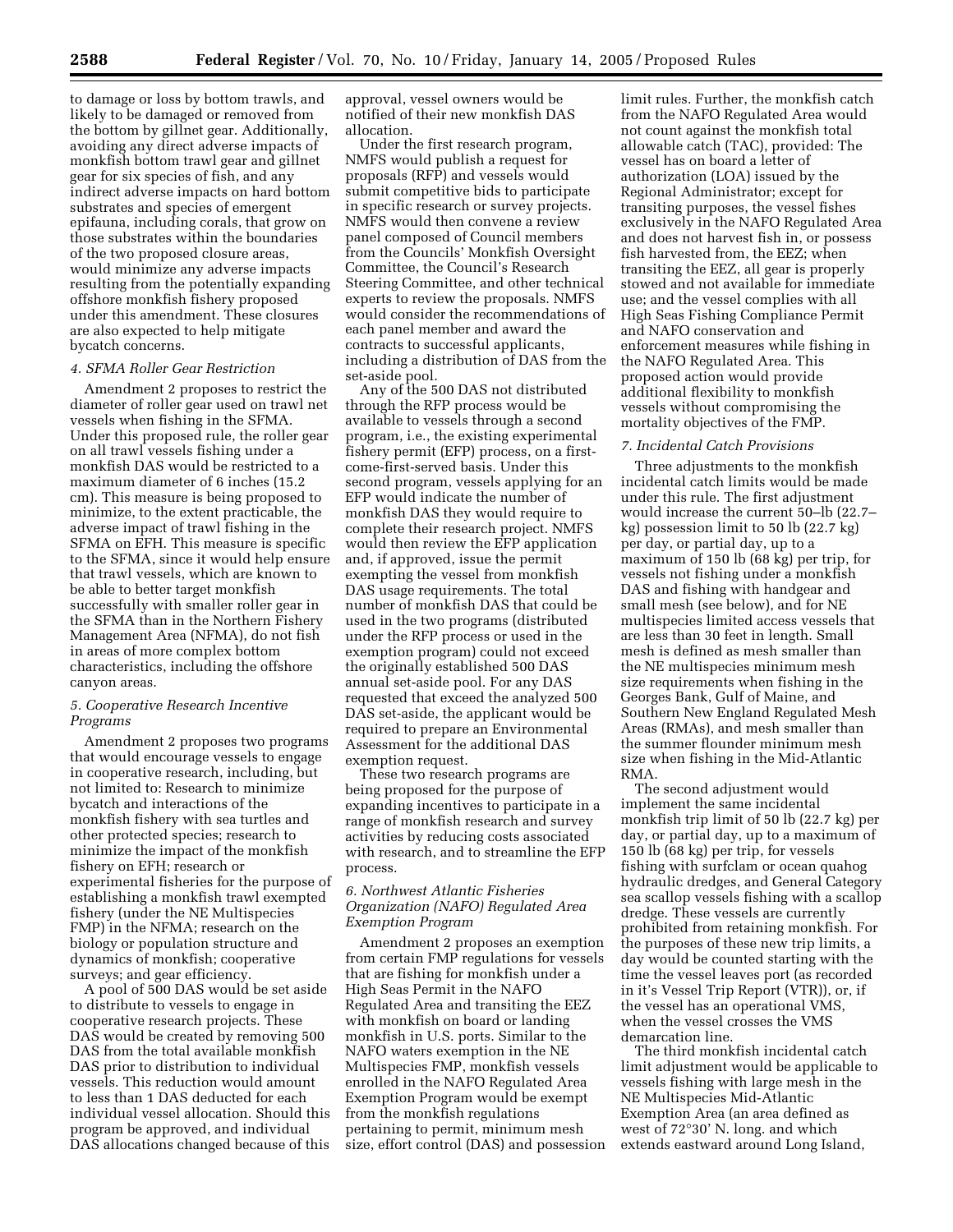NY). This adjustment would increase the current 50–lb (22.7–kg) possession limit to 5 percent of the total weight of fish on board, up to a maximum of 450 lb (204.1 kg), based on tail weight equivalent. These three adjustments are proposed for the purpose of minimizing regulatory discards due to the incidental catch regulations without affecting the overall stock rebuilding program. Additionally, the third adjustment is being proposed to restore the trip limit that was in effect prior to redefining the Mid-Atlantic RMA in the NE Multispecies FMP.

#### *8. Decrease in Minimum Fish Size*

Amendment 2 proposes to reduce the minimum fish size for monkfish in the SFMA to 11 inches (27.9 cm) tail length, 17 inches (43.2 cm) total length, from the current limit of 14 inches (35.6 cm) tail length, 21 inches (53.3 cm) total length. This change would make the minimum size consistent with that which currently applies in the NFMA, simplifying the FMP rules and improving enforceability. Allowing vessels to retain smaller monkfish would also likely minimize regulatory discards.

#### *9. Removal of 20-day Spawning Block Requirement*

Current monkfish regulations require limited access monkfish permit holders to take a 20-day block out of the fishery during April through June each year, paralleling a similar regulation in the NE Multispecies FMP that applies from March through May. Amendment 2 proposes to eliminate this requirement, since it imposes an enforcement burden and increases the regulatory burden on monkfish vessels with no apparent biological or economic benefit. This change does not affect the requirement for monkfish vessels that also hold a NE multispecies limited access permit and, who, therefore, must abide by the NE multispecies 20-day spawning block requirement when fishing under a monkfish/multispecies DAS.

#### *10. Vessel Permit Baseline Modification*

Currently, a vessel is limited to upgrading its vessel permit characteristics by 10 percent of the length and tonnage, and 20 percent of the horsepower of the vessel at the time it was issued a monkfish limited access permit. Since the monkfish limited access program was not implemented until 1999, vessels that also had been issued a prior limited access permit under another FMP, and that also downsized the vessel characteristics (either through a vessel replacement or modifications to the vessel, such as an

engine replacement) in the period between the issuance of the two permits, would have two different vessel permit baselines--one for the initial vessel characteristics, and one for the vessel characteristics at the time the monkfish permit was issued. This situation limits the ability of the vessel owner to transfer the permit to another vessel that is within the original upgrading limitations but that exceeds the monkfish permit upgrading limitations, without losing the vessel's monkfish permit. Amendment 2 would provide a one-time opportunity to allow vessel owners to set the monkfish permit baseline at the characteristics of the vessel when it was issued its first Federal limited access permit, rather than the vessel characteristics at the time it was issued a monkfish limited access permit under the initial monkfish FMP. Such an adjustment would only be made at the request of the vessel owner, provided such a request is made on or before April 30, 2006, or within 1 year of implementation of the final rule for Amendment 2, if approved, whichever is later.

Although this measure would benefit some vessels, it would not provide a solution to the broader problem of there being more than one vessel permit baseline for many vessels. For example, a monkfish vessel that holds Federal limited access permits in fisheries for which limited access programs were established after implementation of the initial monkfish FMP would not be affected by this proposed change and, therefore, could continue to have more than one vessel permit baseline on that vessel. Because it would not address the issue of more than one baseline for all fisheries, NMFS believes that it may be more efficient and comprehensive to address this particular change in an omnibus amendment that would address all FMP regulations that include Federal limited access permits and corresponding vessel permit baselines. Due to this concern, NMFS is highlighting this particular measure for comment.

#### *11. Modification of the Framework Adjustment Procedures*

Amendment 2 proposes three additions to the list of actions that can be taken under the existing framework adjustment procedure. The proposed additional items that the Councils could consider under the framework adjustment procedure are: A monkfish DAS Leasing Program; measures to minimize the impact of the fishery on endangered or protected species; and measures that would implement bycatch reduction devices.

#### *12. Regulatory Changes*

The proposed regulations also include several editorial revisions to the existing text in 50 CFR 648, subpart F, that are not proposed in Amendment 2. These revisions would remove obsolete language (references to regulations in effect during previous fishing years) and improve the organization and clarity of the regulations.

This proposed rule would also correct an error in the incidental catch limit regulations for scallop vessels fishing under a scallop DAS found at 50 CFR 648.94(c)(2). The original FMP and the preamble to the final rule implementing the FMP (64 FR 54732, October 7, 1999) stated that all vessels issued an incidental monkfish permit that are fishing under a scallop DAS, including both dredge vessels and vessels fishing under the trawl net exemption, are subject to an incidental catch limit of 300 lb (136.1 kg) tail-weight per DAS (see section 4.6.3.2 of the FMP). However, the regulatory text in the final rule implementing the FMP inadvertently only referenced scallop dredge vessels fishing under a scallop DAS. This proposed rule would correct the regulations at  $\S 648.94(c)(2)$  to apply to all vessels fishing under a scallop DAS, consistent with the intent of the original FMP.

In addition, this proposed rule would correct the monkfish minimum trawl mesh size for the Southern New England (SNE) Monkfish and Skate Trawl Exemption Area, specified at  $§ 648.80(b)(5)(i)(B)$ , to be consistent with the minimum trawl mesh size for vessels fishing under only a monkfish DAS, specified at § 648.91(c)(1)(i). The necessary minimum mesh size change to this exemption program under the NE Multispecies FMP was inadvertently omitted from the regulatory text for the final rule implementing the original FMP.

Finally, this proposed rule would correct an error in the possession limit regulations for limited access Category C and D vessels fishing on a multispecies DAS in the SFMA with gear other than trawl gear, specified at § 648.94(b)(3)(ii), to reference the fact that the 50–lb (22.7–kg) tail-weight possession limit is per multispecies DAS. This error inadvertently occurred in the regulatory text of the final rule implementing the FMP, but was correctly described in the preamble to that rule.

#### **Classification**

At this time, NMFS has not determined that the FMP amendment that this proposed rule would implement is consistent with the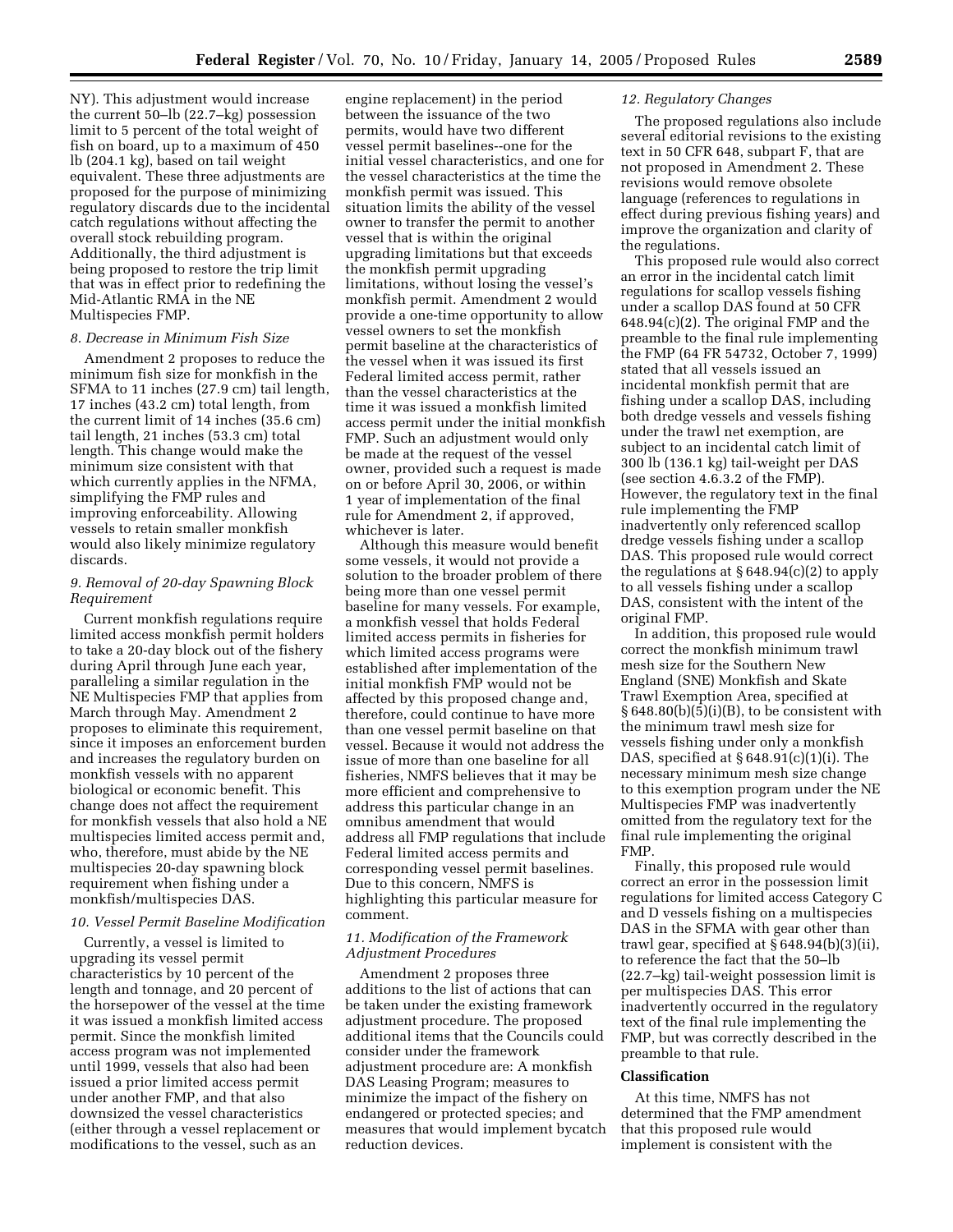national standards of the Magnuson-Stevens Act and other applicable laws. NMFS, in making that determination, will take into account the data, views, and comments received during the comment period.

The Councils prepared a DSEIS for this amendment; a notice of availability was published on April 30, 2004 (69 FR 23751); a correction of the telephone number included in the April 30, 2004, **Federal Register** notice (69 FR 23751) was published on May 7, 2004 (69 FR 25574). The Councils prepared an FSEIS for this amendment and submitted the final version to NMFS on December 10, 2004. A notice of availability for the FSEIS will publish shortly. The FSEIS analyzed the impact of the proposed action and alternatives compared to taking no action. The FSEIS concluded that the biological impact of the proposed measures would be neutral, except for a possible minor negative impact on monkfish yield per recruit resulting from the reduction in minimum fish size in the SFMA, if vessels target smaller fish. Also, the proposed Offshore Fishery Program in the SFMA and the modification of the permit qualification criteria could cause some effort to shift from inshore to offshore areas, but the impact of such a shift cannot be predicted. The proposed measures are not expected to have a significant impact on protected species, although the Offshore Fishery Program may have a positive impact, since overall effort would be reduced due to the pro-rating of DAS. The proposed measures will not have an adverse impact on habitat. Two measures are specifically designed to minimize, to the extent practicable, the effect of the fishery on EFH. These measures, the SFMA roller gear restriction and the closure of Oceanographer and Lydonia Canyons, would have a positive, but not significant, impact on habitat, since both are preventative, rather than restrictive, when compared to current fishing practices. The socio-economic impacts of the proposed action are expected to be slightly positive, although some measures would have no impact because they are either administrative or do not affect current fishing activities (i.e., they are preventative).

This proposed rule has been determined to be not significant for the purposes of Executive Order 12866.

An IRFA was prepared, as required by section 603 of the Regulatory Flexibility Act (RFA). The IRFA describes the economic impact this proposed rule, if adopted, would have on small entities. A description of the action, why it is being considered, and the legal basis for

this action, are contained in the preamble to this proposed rule. There are no Federal rules that may duplicate, overlap, or conflict with the proposed rule. A summary of the IRFA follows. A copy of this analysis is available from the New England Fishery Management Council (see **ADDRESSES**).

## **Description of Small Entities to Which the Proposed Rule Will Apply**

The measures proposed in Amendment 2 could impact any commercial vessel issued a Federal monkfish vessel permit. There are two main components of the monkfish fleet: Vessels eligible to participate in the limited access sector of the fleet, and vessels that participate in the open access sector under the incidental catch permit. In 2001, there were 723 monkfish limited access vessels, 687 of which were participants during fishing year (FY) 2001. In addition, there were 1,977 incidental catch permits, 1,023 of which participated in the fishery. Under the Small Business Administration (SBA) size standards for small fishing entities, i.e., \$3.5 million, all of the participating vessels are considered small, as gross sales by any entity do not exceed this threshold. The proposed actions would provide regulatory relief to small fishing vessels participating in the monkfish fishery.

## **Economic Impacts of the Proposed Action**

## *1. Modification of the Permit Qualification Criteria*

Under the new limited access permits proposed in Amendment 2, economic opportunities would be restored for some vessels fishing south of 38° 20'N. lat. It is possible that the addition of new moratorium permitted vessels will have an impact on the trip limits for other vessels fishing in the SFMA, since the TAC would be distributed over an increased number of vessels, although this economic impact from this change cannot be accurately estimated. Preliminary estimates indicate that up to five additional vessels could qualify for a limited access monkfish permit under the proposed action. From January 1, 1995, to the implementation of the initial FMP in November 1999, these five vessels averaged approximately \$78,000 in revenues from monkfish, out of their total revenues of \$480,000 for the same period.

#### *2. Offshore Fishery Program*

The proposed Offshore Fishery Program in the SFMA would be voluntary and would allow vessels to use their available fishing time more

efficiently by providing vessels with an increased monkfish trip limit in exchange for a reduction in their monkfish DAS. Over a fishing season, a vessel participating in the program could potentially achieve higher profitability because more monkfish could be retained using fewer overall inputs. While VMS would be required for participating vessels, and vessels currently not having VMS would have to bear the cost of installation (approximately \$3,100 per unit), each individual would be able to weigh the benefits and costs of participating in the program.

## *3. Closure of Oceanographer and Lydonia Canyons*

The economic effect of the proposed closure of Oceanographer and Lydonia Canyons to monkfish vessels was estimated by identifying the fishing activity taking place within the areas using the position coordinates provided in VTRs for calendar years 1999 and 2001. No trips were identified as having occurred within the proposed closure areas. Based upon this analysis, the economic effect of the closure would be zero.

Although vessels have not fished for monkfish in these canyon areas in the past, the establishment of an Offshore Fishery Program in this amendment, if approved, could encourage monkfish vessels to fish in these areas in the future. Thus, the intent of this measure is proactive in that it would prohibit monkfish vessels from fishing in these areas, which contain sensitive deep water coral habitat.

#### *4. SFMA Roller Gear Restriction*

Restricting the trawl roller gear diameter to a 6–inch (15.2–cm) maximum for vessels fishing on a monkfish DAS in the SFMA may have some short-term negative economic impacts on some vessels, since vessels using non-conforming gear would be required to bear the cost of making the necessary change. However, 6–inch (15.2–cm) roller gear is already used by many vessels in the SFMA, reducing the potential impact of this proposed measure. The effect of this measure is not quantifiable, since the number of non-conforming vessels cannot be determined at this time.

#### *5. Cooperative Research Incentive Programs*

The economic impacts of the changes to the cooperative research programs funding would be, at most, redistributive in nature. The 500–DAS set-aside available for research purposes would be drawn equally from the DAS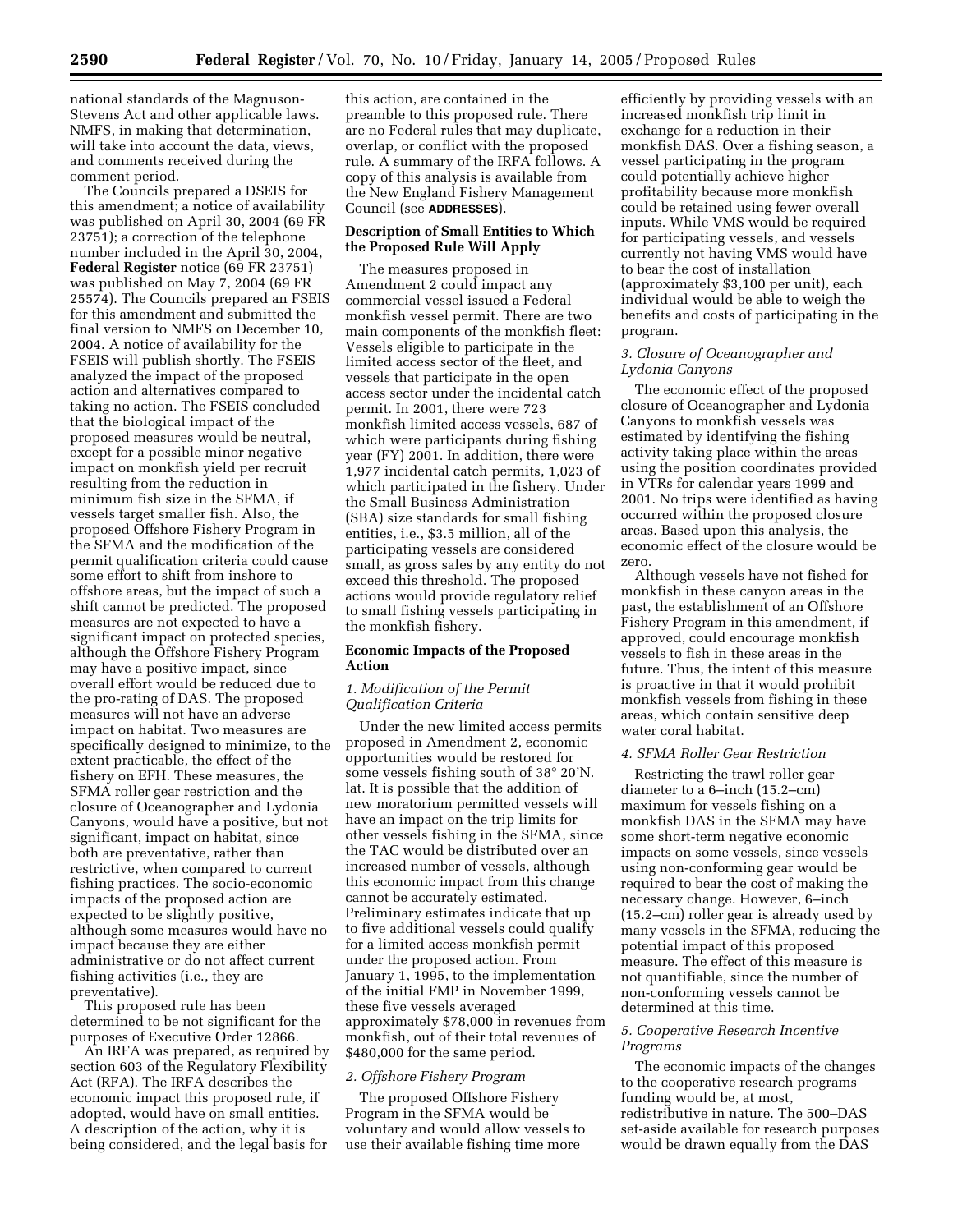allocations of all monkfish vessels. Thus, monkfish vessels that use their full allocation of DAS and do not participate in research projects would experience a loss in fishing opportunities, although minor (less than 1 DAS per vessel), while other vessels could expand their fishing opportunities through participation in such projects. Vessels not using their full allocations of DAS would not be affected.

#### *6. NAFO Regulated Area Exemption Program*

The proposed action would exempt anyone fishing in the NAFO regulatory area from EEZ regulations. Vessels would be assumed compliant with NAFO regulations and would be issued a High Seas Fishing Compliance permit, relieving participating vessels from dual compliance with both NAFO and EEZ regulations. While this would provide vessels with greater flexibility compared to current regulations, the economic impact of this change cannot be estimated, since the extent that current regulations inhibit domestic vessels from participating in the NAFO Regulatory Area is unknown. However, this reduction in regulatory burden would likely have a positive economic impact, since the EEZ measures are more restrictive that their NAFO counterparts.

#### *7. Incidental Catch Provisions*

Based on FY 2001 VTR records, modification of the incidental catch limits would affect a total of 835 trips made by 112 vessels, providing these small entities an opportunity to retain more monkfish than under current conditions. Since the proposed change represents an increase over current trip limits, it is impossible to provide a precise estimate of the economic benefit provided by the change; however, an upper bound estimate of the economic benefit can be calculated by assuming that all trips would retain the maximum allowable limit. Using the average 2001 monkfish (tail-weight) price of \$2.53 per lb, the maximum revenue gain would be \$192,000, an average benefit of \$1,700 in gross fishing revenue for the 112 vessels that would benefit.

Based on FY2001 VTR data, 1,620 trips made by 52 vessels would potentially be affected by the proposed change to the incidental catch limit for General category scallop and clam dredge vessels. Most of these trips were 24 hours or less, and nearly all were less than 48 hours. Thus, the maximum benefit from a 50–lb (22.7–kg) trip limit would be \$204,000, again using the average 2001 monkfish price of \$2.53 per lb. This maximum benefit assumes

that catch rates on every trip would be at least 50 lb (22.7 kg), which is unlikely, since the median landings for vessels with a monkfish incidental catch permit were only 25 lb (11.3 kg). At this median level, the revenue gain would be approximately \$102,000, an average of just under \$2,000 per vessel. The proposed incidental catch limit increase would provide only a modest increase above this level since few General category scallop or clam dredge trips are more than 24 hours, and nearly all are less than 48 hours. Assuming median landings, the maximum benefit would be only \$10,250 more than that of the 50–lb (22.7–kg) incidental trip limit.

Based on FY 2001 VTR records, the proposed change to the incidental catch limit for summer flounder vessels would affect 114 vessels. Using these VTR records, an estimate of the potential revenues that would be restored to these vessels was calculated. Adjusting the observed monkfish landings by the current incidental catch limit of 50 lb (22.7 kg) per trip, the average annual restored landings per vessel would be 326 lb (147.9 kg), translating to \$825 per vessel at the average 2001 monkfish price per pound of \$2.53. However, the impact varies greatly across vessels, ranging from no impact for vessels without an observed trip exceeding 50 lb (22.7 kg), to almost \$10,000.

#### *8. Minimum Fish Size*

The proposed Amendment 2 change to the minimum fish size is specific to the SFMA and, therefore, would affect only vessels that fish in that area. Based on FY 2001, the 170 vessels that fished in the SFMA would experience reduced regulatory burden as well as increased economic opportunities under this proposed measure. The 73 additional vessels that chose to fish in both management areas would also benefit, though only on the trips in the SFMA. However, as noted above, without detailed information on the size distribution of the commercial catch in both areas, an accurate assessment of the economic benefit that would accrue to each vessel is not possible.

## *9. Removal of the 20-day Block Requirement*

The proposed removal of the 20-day block requirement would result in a reduction in regulatory burden when compared to current conditions for the 45 Category A and B monkfish limited access vessels. Category C and D monkfish permitted vessels that also hold a NE multispecies permit, are required to take a 20-day block out of the NE multispecies fishery. However,

the extent of the regulatory relief provided by the proposed removal of this requirement is unknown. The current requirement to be out of the fishery for 20 days only means that vessels cannot call in a monkfish DAS during that time. The vessels are still able to fish in other fisheries and are allowed to retain monkfish up to the incidental catch limits for those fisheries. Since the 20-day block may be taken at any time during the prescribed period, vessels can choose the block they expect to be the most advantageous. Nonetheless, as above noted, removal of this requirement does afford the vessels greater flexibility in choosing when to fish for monkfish and when to fish for other species.

#### *10. Vessel Baseline Modification*

Allowance of a vessel permit baseline modification would not have an immediate economic impact on a vessel's ability to earn fishing income in the monkfish fishery, since no proposed measures are tied to the physical dimensions of the vessels. However, the value of the vessel could be affected, depending on whether the baseline is higher or lower than the current monkfish baseline, and there may be implications for the pool of trading partners should a monkfish DAS leasing program be developed in the future.

#### *11. Modification of the Framework Adjustment Procedure*

The proposed action would modify the framework adjustment process, expanding the list of frameworkable measures to include development of a monkfish DAS leasing program, measures to minimize impact on protected species, and requirements to use bycatch reduction devices. While the individual frameworkable measures may have associated economic impacts and regulatory burdens, which will be dependent on the specific measures that may be proposed in the future, simply adding these measures to the list of actions that can be taken under the framework adjustment process is administrative in nature and does not have any impacts on any participant in the fishery. The economic impact of each measure will be analyzed in the associated framework action, should the measures be given further consideration by the Councils.

## **Economic Impacts of Alternatives to the Proposed Action**

This section describes the impacts of management measures that were considered by the Councils but not adopted as part of Amendment 2 and compares the economic of the specified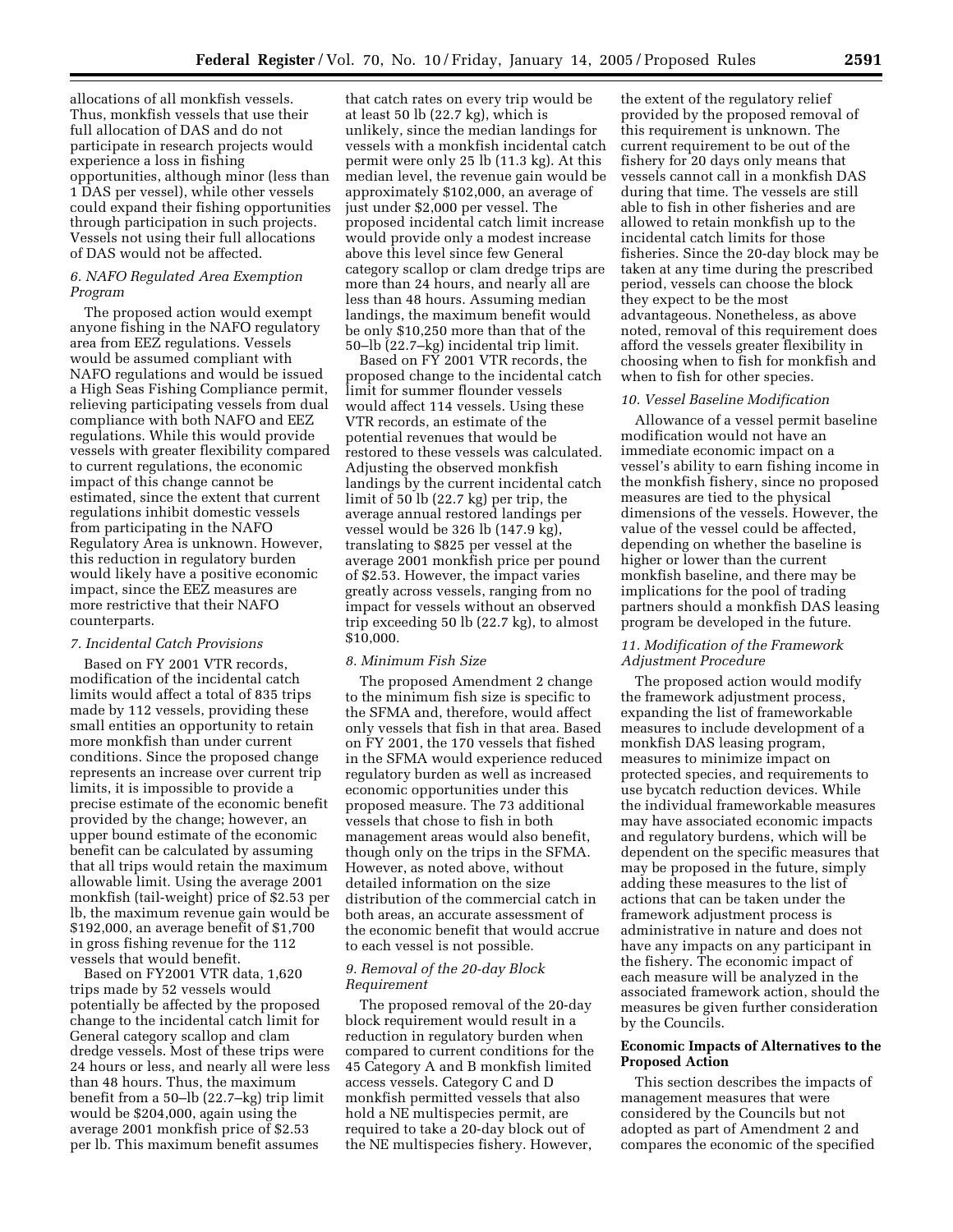measure to those resulting from no action under Amendment 2.

## *1. Monkfish DAS Usage by Limited Access Monkfish Category C and D Vessels*

The Councils considered several alternatives that would have allowed limited access monkfish Category C and D vessels to fish under a monkfish DAS without concurrently using a NE multispecies or scallop DAS, including two options that would have allocated monkfish-only DAS uniformly among all vessels or individually based on a vessel's fishing history. These alternatives would have affected 662 limited access Category C or D monkfish vessels. Economic impacts would have likely resulted in neutral or positive economic impacts, assuming that the overall effort within the monkfish fishery would not have increased. If effort in the monkfish fishery would have increased, necessary reductions in trip limits and DAS allocations would have resulted in reduced economic opportunities.

## *2. Incidental Catch Limits*

The Councils considered increasing the current monkfish incidental catch limit of 50 lb (22.7 kg) per trip to a maximum of 500 lb (226.8 kg) per trip by allowing vessels to retain up to 50 lb (22.7 kg) of monkfish per day for a 10 day trip. A total of 112 vessels would have been affected by this measure, resulting in a revenue gain of \$322,000, or an average benefit of \$2,900 per vessel.

## *3. Minimum Trawl Mesh Size When Fishing on a Monkfish DAS*

Two alternatives were considered by the Councils that would have required vessels to use 12–inch (30.5–cm) square mesh in the codend and either 12–inch (30.5–cm) diamond mesh or the minimum mesh size required in the NE Multispecies FMP in the body of the net. These gear requirements would have been required when fishing monkfish-only DAS, if de-coupled from NE multispecies or scallop DAS as proposed in other rejected alternatives specified above, or on a monkfish/ multispecies DAS for limited access monkfish Category C or D vessels. These measures would have affected all limited access monkfish vessels using large mesh otter trawls. These vessels would have had to replace any nonconforming gear, at considerable expense.

## *4. Minimum Fish Size*

The Council considered four alternatives for minimum fish size: (1)

The no action alternative (11–inch (27.9–cm) tail-length, 17–inch (43.2–cm) total-length in the NFMA, and 14–inch (35.6–cm) tail-length, 21–inch (53.3–cm) total-length in the SFMA); (2) a uniform 10–inch (25.4–cm) tail-length or 15– inch total-length minimum fish size (Alternative 2, Option 2); (3) elimination of the minimum size limit (Alternative 3); and (4) a 14–inch (35.6–cm) taillength or 21–inch (53.3–cm) total-length minimum fish size for vessels fishing under a monkfish-only DAS (Alternative 4). Alternative 2 would likely have increased economic opportunities for all vessels fishing for monkfish, but would have had a greater beneficial impact on vessels fishing in the SFMA than those fishing in the NFMA since it would have resulted in a greater reduction in the minimum size, and, therefore, more of an increase in the size range of monkfish that vessels fishing in the SFMA are able to land. Based on public comment, Alternative 3 would have provided an incentive to develop markets for smaller monkfish, which could have had a negative impact on yield-per-recruit. Finally, the analysis in the FSEIS indicates that Alternative 4 would not have affected vessels fishing in the SFMA, but would have resulted in decreased economic opportunities for vessels fishing in the NFMA under a monkfish-only DAS, with only negligible affects.

## *5. Closed Season or Time Out of the Fishery*

The Councils rejected an alternative that would have doubled the current 20 day block out of the fishery to 40 days, but that would have allowed vessels to take the entire 40 days out of the fishery consecutively or as two 20-day blocks. The Councils also rejected an alternative that would have required all limited access monkfish vessels, including scallop vessels also possessing limited access monkfish Category C or D permits, to take time out of the monkfish fishery. The economic impacts of these alternatives are unclear, given the difficulty in assessing when individual vessels will plan their trips. However, it is not expected that the latter alternative would have adversely impacted scallop vessels.

#### *6. Offshore Fishery Program*

The Councils are proposing the establishment of an Offshore Fishery Program in Amendment 2 (Alternative 2). However, within Alternative 2, the Councils considered, but rejected, options for the area covered under this program (Area Option 2), and for the applicable trip limits and associated

DAS allocation (DAS/Trip Limit Option 1).

Since the rejected area option is not significantly different from the proposed area, and given the proposed distance from shore, participation in the fishery would likely be limited to larger vessels. Further, the rejected trip limit option would provide vessels with the flexibility of choosing the DAS/trip limit ratio that is most economically beneficial to them. Under these rejected options, vessels would still be subject to VMS requirements. As a result, vessels that do not have a VMS unit currently installed would have to bear the cost of installation in order to participate in this voluntary program.

## *7. Modification of the Limited Access Permit Qualification Criteria*

The Councils considered four alternatives, plus the no action alternative, for modifying the limited access permit qualification criteria, and ultimately selected Alternative 3. The only difference between the nonpreferred alternatives and the preferred alternative is the qualification period. The qualification periods for the nonpreferred alternatives are as follows: Alternative 1, the four years prior to June 15, 1998; Alternative 2, the four years prior to June 15, 1997; Alternative 4, the four years prior to June 15, 1997, where landing took place during the months of March 15 - June 15. Under the no action alternative, no additional vessels would qualify for a limited access monkfish permit. Analysis of the NOAA Fisheries weighout and North Carolina Division of Marine Fisheries data indicate that the number of vessels that would qualify for monkfish limited access permits range from three under Alternatives 2 and 4, to seven under Alternative 1.

The vessel level economic impact on affected vessels is likely to be positive, due to the increased opportunity to fish for monkfish in the EEZ, but the magnitude of the impact cannot be determined for the following reasons: These vessels already prosecute the monkfish fishery in state waters during the same limited season when they would be able to fish in the EEZ; and it is unclear how the limitations on the fishery resulting from the sea turtle closures would offset any immediate benefit these vessels might realize from obtaining a Federal limited access monkfish permit.

## *8. Alternatives to Protect EFH*

The Councils considered an alternative that contained alternative trawl configurations designed to minimize the impact of the monkfish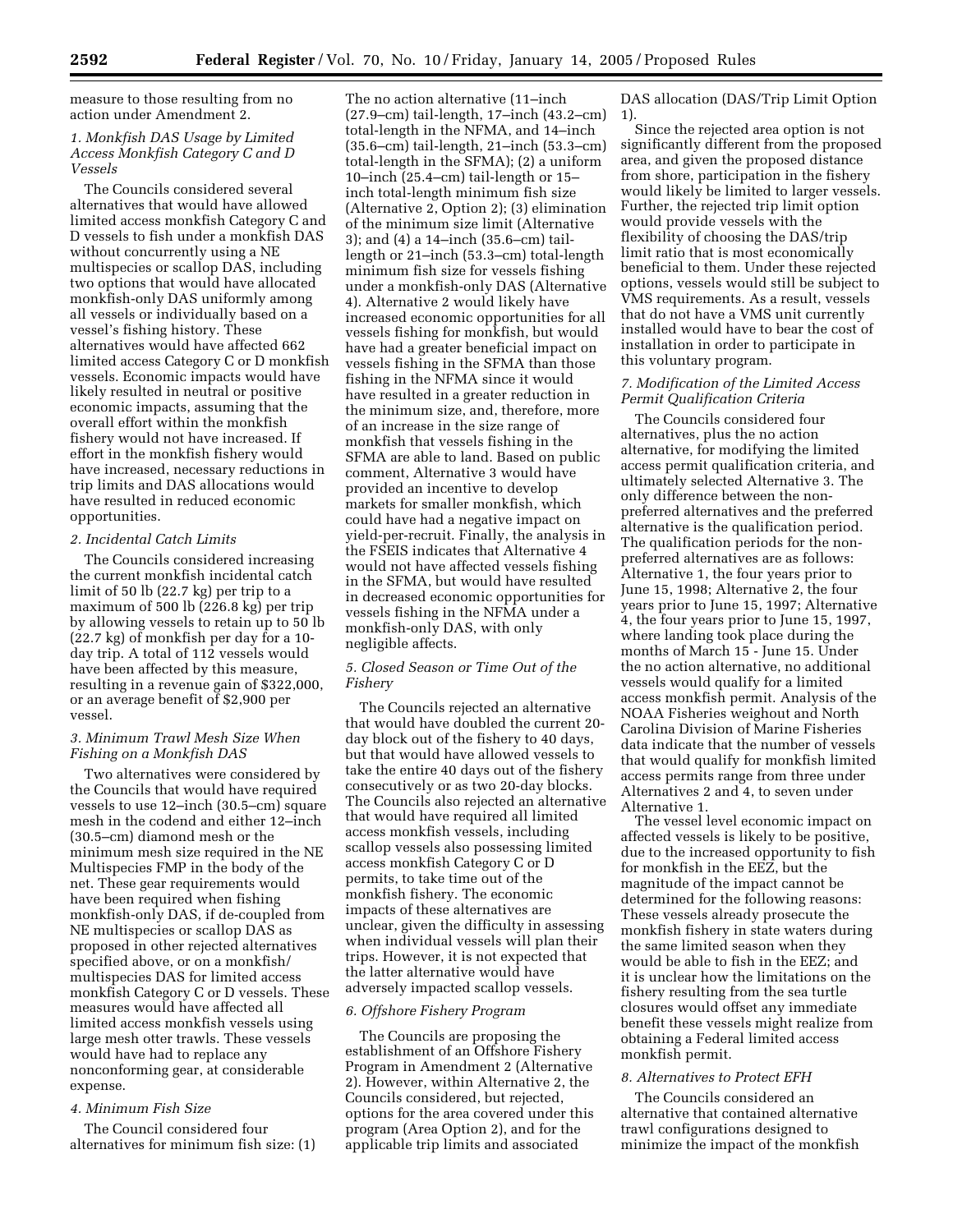fishery on EFH for other species if DAS usage requirements were separated. This alternative (Alternative 4) may have had some short-term negative economic effects depending on the trawl configuration selected and the management area to which the configuration requirements would have applied. Changing the trawl configuration would require vessels using non-conforming gear to bear the cost of making the necessary changes.

The Councils also considered an option to close the waters above up to 12 large canyons from Norfolk Canyon to the Hague Line. Information from the VTR database shows that 30 trips occurred in these areas during 1999 and 2001. An assessment of all non-directed monkfish trips indicates that the majority of vessels were targeting squid or whiting, while most other trips were associated with the directed summer flounder fishery. Under closure option 1 (trawl gear only), nine trawl trips would have been affected based on the 1999 VTR data, and less than 3 trips would have been affected based on the 2001 VTR data. Option 2 would have affected an additional 21 gillnet trips based on the 2001 VTR data.

## *9. NFMA Monkfish Trawl Experimental Fishery*

A 2-year experimental fishery to establish a trawl exempted fishery in the NFMA was not adopted by the Councils. This experimental fishery would have allowed vessels to determine the appropriate time, place, and gear to target monkfish while on a monkfishonly DAS, without concurrently using a NE multispecies DAS. Since the Councils did not adopt a measure that would separate monkfish DAS from scallop or NE multispecies DAS, there would be little economic benefit for trawl vessels to use large mesh in the NFMA, as the current trip limits for vessels using groundfish gear would provide more economic opportunity for affected vessels.

#### *10. Changes to the Fishing Year*

The Councils did not adopt several alternatives that would have changed the start date of the fishing year. These changes would have complicated the permit renewal process, since the monkfish fishing year would no longer have corresponded to the NE multispecies fishing year and would have affected a vessel owner's ability to effectively plan vessel operations for the year, as vessels would have received their DAS allocations for various fisheries at different times of the year. This would also have resulted in

increased costs for applying for and administering permit renewals.

#### **Description of the Proposed Reporting, Recordkeeping, and Other Compliance Requirements of the Proposed Rule**

#### *Reporting and Recordkeeping Requirements*

The proposed measures under Amendment 2 include the following provisions requiring either new or revised reporting and recordkeeping requirements: (1) Annual declaration into the Offshore Fishery Program on the initial vessel permit application or vessel permit renewal application; (2) VMS purchase and installation; (3) VMS proof of installation; (4) automated VMS polling of vessel position once per hour while fishing under a Monkfish DAS in the Offshore Fishery Program; (5) request to power down VMS unit for a minimum of 30 days; (6) initial application for a limited access monkfish permit (Category G or H) under program for vessels fishing south of 38°20' N. lat.; (7) renewal of limited access monkfish permit (Category G or H) under program for vessels fishing south of 38°20' N. lat.; (8) appeal of denial of a limited access monkfish permit (Category G or H) under the program for vessels fishing south of 38°20' N. lat.; (9) application for a vessel operator permit for new limited access monkfish vessels; (10) vessel replacement or upgrade application for new limited access monkfish vessels; (11) confirmation of permit history application for new limited access monkfish vessels; (12) DAS reporting requirements (call-in/call-out) for new limited access monkfish vessels; (13) application for Good Samaritan DAS credit for new limited access monkfish vessels; (14) annual gillnet declaration and tag order request; (15) requests for additional gillnet tags; (16) notification of lost tags and request for replacement tags; (17) requests to change limited access monkfish vessel baseline specifications; and (18) requests for a LOA to fish for monkfish in NAFO Regulatory Area under the proposed exemption program.

#### **Other Compliance Requirements**

The measures proposed under Amendment 2 would require that all vessels participating in the Offshore Fishery Program purchase and install a VMS unit. The average VMS unit offered by the two vendors currently approved by NMFS costs approximately \$3,100 to purchase and install. Many of the limited access monkfish vessels expected to participate in the Offshore Fishery Program also possess limited

access NE multispecies permits. Since several new programs implemented under Amendment 13 to the NE Multispecies FMP also require the use of VMS, it is estimated that half of the 50 vessels expected to participate in the Offshore Fishery Program already have VMS units through participation in these NE multispecies programs and only 25 additional limited access monkfish vessels would be required to purchase a VMS under Amendment 2. This results in a combined one-time cost of \$77,500 for these 25 vessels. In addition, the average monthly cost to operate a VMS unit is \$150. This results in a combined annual cost associated with VMS usage under Amendment 2 of \$45,000 for these new VMS users. Five vessels fishing south of 38°20' N. lat. are expected to qualify for a limited access monkfish permit under Amendment 2. These vessels would be required to obtain a Federal vessel operator permit, if they do not already have one. These permits cost approximately \$10 due to the need for a color photograph, and are valid for 3 years. As a result, the yearly cost to these five vessels is estimated at \$16.67, or approximately \$3.33 per vessel. Finally, limited access monkfish vessels using gillnet gear must purchase gillnet tags. Each tag costs \$1.20 and may be used for at least 3 years. Monkfish vessels are allowed to use up to 160 gillnets. Therefore, if the five vessels fishing south of 38°20' N. lat. expected to qualify for a limited access monkfish permit under Amendment 2 elect to fish with gillnet gear, yearly costs associated with purchasing gillnet tags for each vessel would be a maximum of \$64 (i.e., \$192 every 3 years).

## **Public Reporting Burden**

This proposed rule contains a collection-of-information requirement subject to review and approval by OMB under the Paperwork Reduction Act (PRA). This requirement has been submitted to OMB for approval. Public reporting burden for this collection of information is estimated to average as follows:

1. Annual declaration into the Offshore Fishery Program on initial vessel permit application or vessel permit renewal application, OMB Control Number 0648–0202 (30 min/ response);

2. VMS purchase and installation, OMB Control Number 0648–0202 (1 hr/ response);

3. VMS proof of installation, OMB Control Number 0648–0202 (5 min/ response);

4. Automated VMS polling of vessel position once per hour while fishing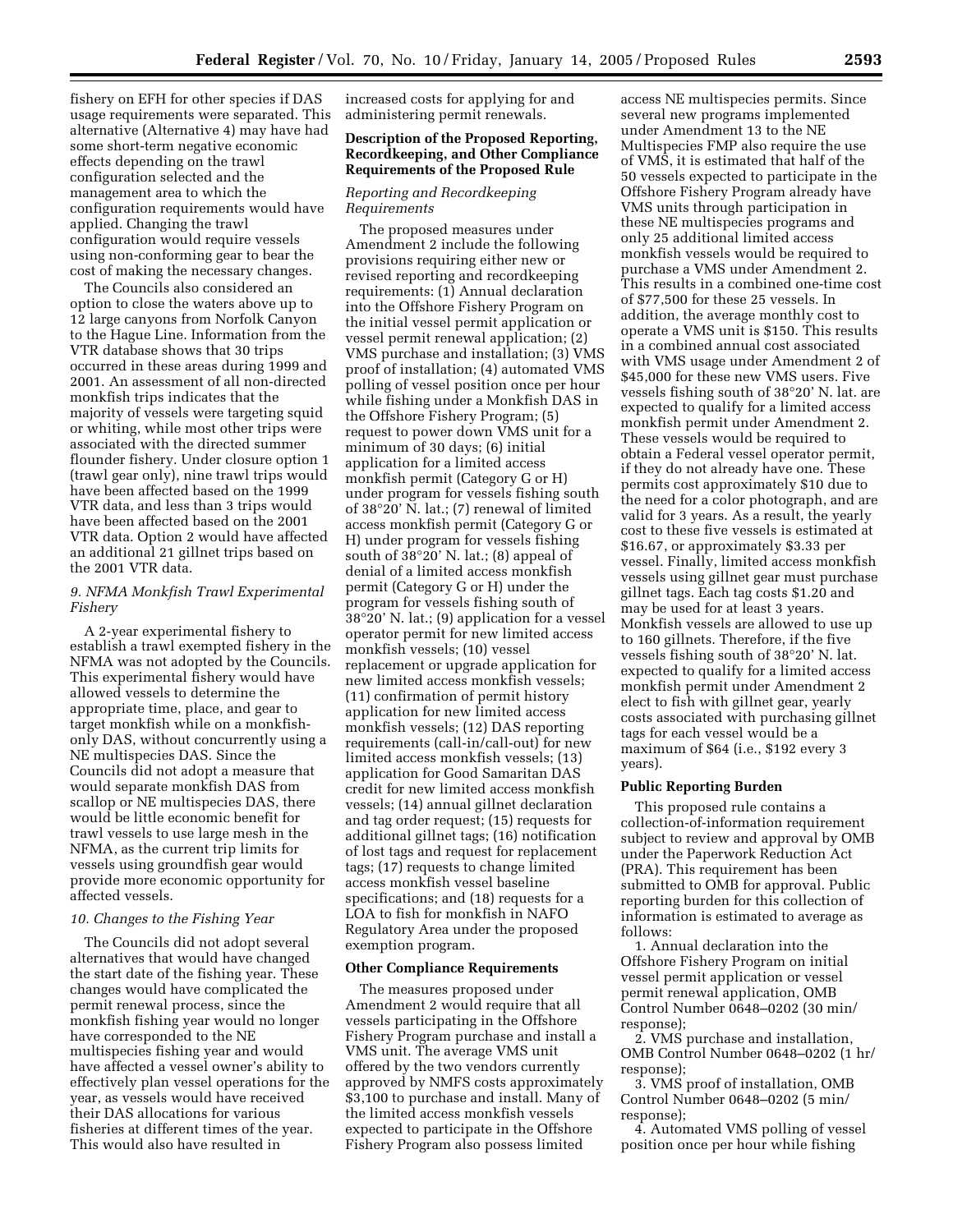under a monkfish DAS in the Offshore Fishery Program, OMB Control Number 0648–0202 (5 sec/response);

5. Request to power down VMS unit for a minimum of 30 days, OMB Control Number 0648–0202 (5 min/response);

6. Initial application for a limited access monkfish permit (Category G or H) under program for vessels fishing south of 38° 20' N. lat., OMB Control Number 0648–0202 (45 min/response);

7. Renewal of limited access monkfish permit (Category G or H) under program for vessels fishing south of 38° 20' N. lat., OMB Control Number 0648–0202 (30 min/response);

8. Appeal of denial of a limited access monkfish permit (Category G or H) under the program for vessels fishing south of 38° 20' N. lat., OMB Control Number 0648–0202 (2 hr/response);

9. Application for a vessel operator permit for new limited access monkfish vessels, OMB Control Number 0648– 0202 (1 hr/response);

10. Vessel replacement or upgrade application for new limited access monkfish vessels, OMB Control Number 0648–0202 (3 hr/response);

11. Confirmation of permit history application for new limited access monkfish vessels, OMB Control Number 0648–0202 (30 min/response);

12. DAS reporting requirements (callin/call-out) for new limited access monkfish vessels, OMB Control Number 0648–0202 (2 min/response);

13. Application for Good Samaritan DAS credit for new limited access monkfish vessels, OMB Control Number 0648–0202 (30 min/response);

14. Annual gillnet declaration and tag order request, OMB Control Number 0648–0202 (10 min/response);

15. Requests for additional gillnet tags, OMB Control Number 0648–0202 (2 min/response);

16. Notification of lost tags and request for replacement tags, OMB Control Number 0648–0202 (2 min/ response);

17. Requests to change limited access monkfish vessel baseline specifications, OMB Control Number 0648–0202 (30 min/response); and

18. Requests for a letter of authorization to fish for monkfish in the NAFO Regulatory Area under the proposed exemption program, OMB Control Number 0648–0202 (5 min/ response).

These burden estimates include the time for reviewing instructions, searching existing data sources, gathering and maintaining the data needed, and completing and reviewing the collection of information.

Public comment is sought regarding: Whether this proposed collection of

information is necessary for the proper performance of the functions of the agency, including whether the information shall have practical utility; the accuracy of the burden estimate; ways to enhance the quality, utility, and clarity of the information to be collected; and ways to minimize the burden of the collection of information, including through the use of automated collection techniques or other forms of information technology. Send comments on these or any other aspects of the collection of information to NMFS and to OMB (see **ADDRESSES**).

Notwithstanding any other provision of the law, no person is required to respond to, nor shall any person be subject to a penalty for failure to comply with, a collection of information subject to the requirements of PRA, unless that collection of information displays a currently valid OMB Control number.

#### **List of Subjects in 50 CFR Part 648**

Fisheries, Fishing, Reporting and recordkeeping requirements.

Dated: January 7, 2005.

#### **Rebecca Lent,**

*Deputy Assistant Administrator for Regulatory Programs, National Marine Fisheries Service.*

For the reasons set out in the preamble, 50 CFR part 648 is proposed to be amended as follows:

## **PART 648—FISHERIES OF THE NORTHEASTERN UNITED STATES**

1. The authority citation for part 648 continues to read as follows:

**Authority:** 16 U.S.C. 1801 *et seq.*

2. In § 648.2, the definition of ''Prior to leaving port'' is revised to read as follows:

## **§ 648.2 Definitions.**

\* \* \* \* \*

*Prior to leaving port,* with respect to the call-in notification system for NE multispecies, and the call-in notification system for monkfish vessels that are fishing under the limited access monkfish Category C, D, F, G or H permit provisions that are also fishing under a NE multispecies DAS, means no more than 1 hour prior to the time a vessel leaves the last dock or mooring in port from which that vessel departs to engage in fishing, including the transport of fish to another port. With respect to the call-in notification system for monkfish vessels that are fishing under the limited access monkfish Category A or B permit provisions, it means prior to the last dock or mooring in port from which a vessel departs to

engage in fishing, including the transport of fish to another port. \* \* \* \* \*

3. In § 648.4, the introductory text of paragraph (a)(9)(i) is revised, paragraphs  $(a)(9)(i)(B)$ ,  $(H)$ , and  $(M)$ , and (a)(9)(i)(N)(*1*) and (*3*) are revised, and paragraphs (a)(9)(i)(A)(*5*), (*6*), and (*7*) are added to read as follows:

#### **§ 648.4 Vessel permits.**

# (a) \* \* \*

 $(9) * * * *$ 

(i) *Limited access monkfish permits*. (A) \* \* \*

(*5*) *Category F (vessels electing to participate in the Offshore Fishery Program)*. Vessels intending to fish, or are fishing in, the Offshore Fishery Program, as described under 648.95, must apply for and be issued a Category F permit and fish under this permit category for the entire fishing year. For fishing year 2005, the owner of a vessel, or authorized representative, may change its previous 2005 limited access monkfish permit to a Category F permit within 45 days of the effective date of the final rule implementing Amendment 2, provided the vessel has not fished under the monkfish DAS program during the 2005 fishing year.

(*6*) *Category G permit (vessels restricted to fishing south of 38*°*20'N. lat. as described in § 648.92(b)(9)) that do not qualify for a monkfish limited access Category A, B, C, or D permit*. The vessel landed  $\geq 50,000$  lb (22,680 kg) tail-weight or 166,000 lb (75,297.6 kg) whole weight of monkfish in the area south of 38°N. lat. during the period March 15 through June 15 in the years 1995 to 1998.

(*7*) *Category H permit (vessels fishing only south of 38*°*20'N. lat. as described in § 648.92(b)(9)) that do not qualify for a monkfish limited access Category A, B, C, D, or G permit)*. The vessel landed ≥ 7,500 lb (3,402 kg) tail-weight or 24,900 lb (11,294.6 kg) whole weight of monkfish in the area south of 38°N. lat. during the period March 15 through June 15 in the years 1995 to 1998.

(B) *Application/renewal restrictions*. No one may apply for an initial limited access monkfish permit for a vessel after November 7, 2000, unless otherwise allowed in this paragraph (a)(9)(i)(B). Vessels applying for an initial limited access Category G or H permit, as described in paragraphs (a)(9)(i)(A)(*6*) and (*7*) of this section must do, so on or before April 30, 2006.

\* \* \* \* \* (H) *Vessel baseline specification*. The vessel upgrading baseline specifications in this section are the respective specification (length, GRT, NT, and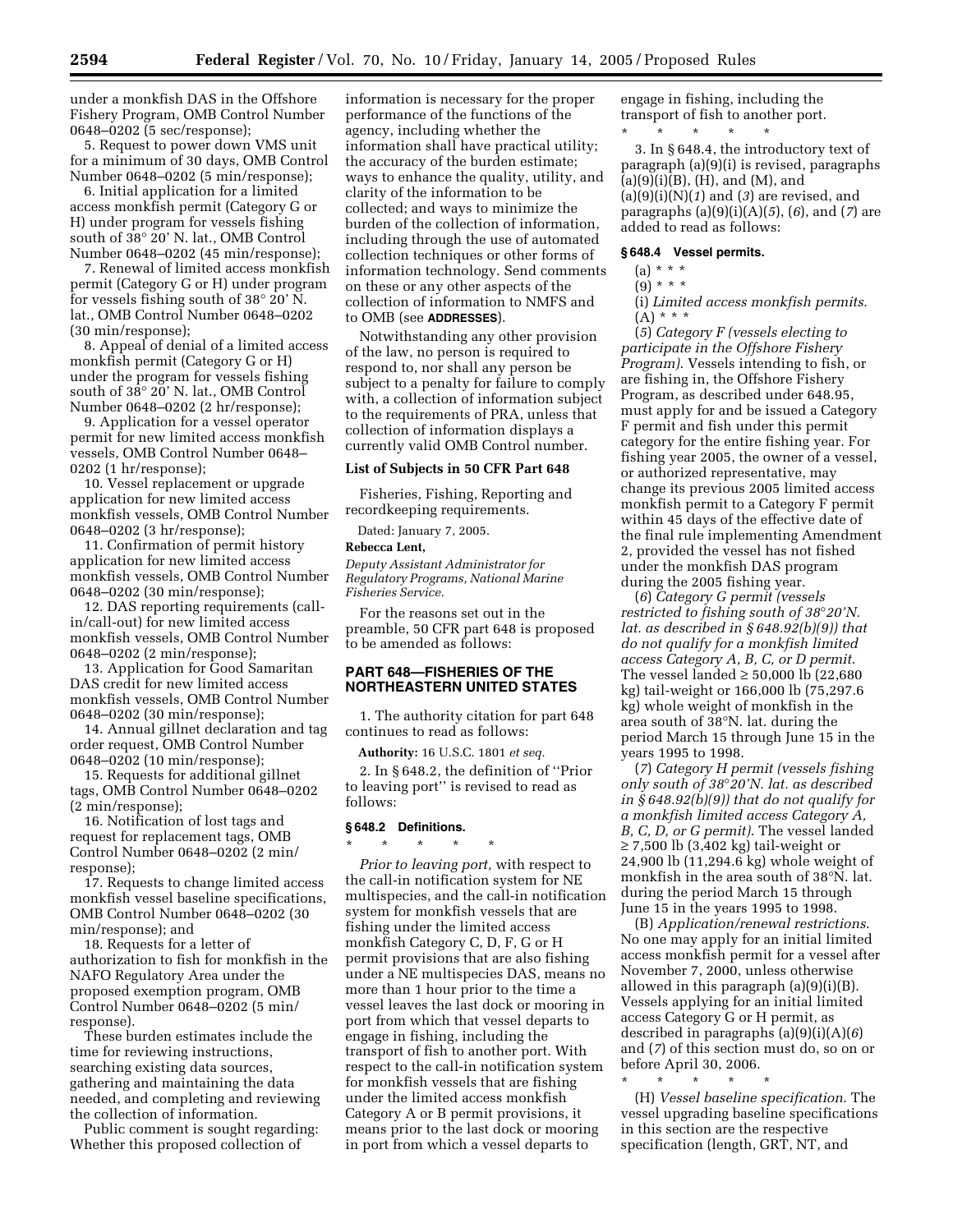horsepower) of the vessel that was initially issued a limited access permit as of the date the initial vessel applied for such a permit, unless otherwise specified in this paragraph (a)(9)(i)(H). The owner of a vessel with multiple Federal limited access permits with different vessel baseline specifications for its monkfish limited access permit than the vessel baseline specifications for one or more of its other Federal permits may request that the Regional Administrator revise the monkfish permit vessel baseline specifications to be consistent with that of the vessel's first Federal limited access permit, provided such a request is made prior to May 1, 2006.

\* \* \* \* \* (M) *Notification of eligibility for Category G and H permits*. (*1*) NMFS will attempt to notify all owners of vessels for which NMFS has credible evidence available to inform them that they meet the qualification criteria described in paragraph (a)(9)(i)(A)(*6*) or (*7*) of this section and that they qualify for a limited access monkfish Category G or H permit. Vessel owners that prequalify for a Category G or H permit must apply for the limited access permit for which they pre-qualified prior to May 1, 2006, to meet the qualification requirements.

(*2*) If a vessel owner has not been notified that the vessel is eligible to be issued a limited access monkfish Category G or H permit, and the vessel owner believes that there is credible evidence that the vessel does qualify under the pertinent criteria, the vessel owner may apply for a limited access monkfish Category G or H permit prior to May 1, 2006, by submitting written evidence that the vessel meets the qualification requirements described in paragraph (a)(9)(i)(A)(*6*) or (*7*) of this section.

(N) *Appeal of denial of permit*. (*1*) An applicant denied a limited access monkfish Category G or H permit may appeal to the Regional Administrator within 30 days of the notice of denial. Any such appeal shall be in writing. The only ground for appeal is that the Regional Administrator erred in concluding that the vessel did not meet the criteria described in paragraph (a)(9)(i)(A)(*6*) or (*7*) of this section. The appeal shall set forth the applicant's belief that the Regional Administrator made an error.

(*2*) \* \* \*

(*3*) *Status of vessels pending appeal*. (*i*) A vessel denied a limited access monkfish Category G or H permit may fish under the monkfish DAS program, provided that the denial has been

appealed, the appeal is pending, and the vessel has on board a letter from the Regional Administrator authorizing the vessel to fish under the monkfish DAS program. The Regional Administrator will issue such a letter for the pendency of any appeal, which decision is the final administrative action of the Department of Commerce pending a final decision on the appeal. The letter of authorization must be carried on board the vessel. A vessel with such a letter of authorization shall not exceed the annual allocation of monkfish DAS as specified in § 648.92(b)(1) and must report the use of monkfish DAS according to the provisions of § 648.10(b) or (c), whichever applies. If the appeal is finally denied, the Regional Administrator shall send a notice of final denial to the vessel owner; the authorizing letter shall become invalid 5 days after receipt of the notice of denial. If the appeal is finally approved, any DAS used during pendency of the appeal shall be deducted from the vessel's annual allocation of monkfish DAS for that fishing year.

(*ii*) *Monkfish incidental catch vessels (Category E)*. A vessel of the United States that is subject to these regulations and that has not been issues a limited access monkfish permit under paragraph  $(a)(9)(i)(A)$  of this section, is eligible for and may be issued a monkfish incidental catch (Category E) permit to fish for, possess, or land monkfish subject to the restrictions in  $§ 648.94(c).$ 

\* \* \* \* \* 4. In § 648.9, paragraph (c)(2)(i)(C) is revised, and paragraph  $(c)(2)(i)(D)$  is added to read as follows:

#### **§ 648.9 VMS requirements.**

- \* \* \* \* \*
- (c) \* \* \*
- (2) \* \* \*

(i) \* \* \* (C) The vessel has been issued an Atlantic herring permit, and is in port, unless required by other permit requirements for other fisheries to transmit the vessel's location at all times; or

(D) For vessels electing to fish under the Offshore Fishery Program in the SFMA, as specified under § 648.95, and that have been issued a valid monkfish limited access Category F permit, the vessel owner signs out of the VMS program for a minimum period of 30 days by obtaining a valid letter of exemption pursuant to paragraph (c)(2)(ii) of this section, provided the vessel does not sign out of the VMS program during the Offshore Fishery Program season specified at § 648.95(d), does not engage in any fisheries for which VMS is required, and the vessel complies with all conditions and requirements of said letter.

\* \* \* \* \* 5. In § 648.10, paragraph (c)(1) is revised and paragraph (b)(1)(ix) is added to read as follows:

#### **§ 648.10 DAS notification requirements.**

- \* \* \* \* \*
- (b) \* \* \*  $(1) * * * *$

(ix) A limited access monkfish vessel electing to fish in the Offshore Fishery Program in the SFMA, as provided in § 648.95.

 $\star$ 

 $(c) * * * *$ 

(1) Less than 1 hour prior to leaving port, for vessels issued a limited access NE multispecies DAS permit or, for vessels issued a limited access NE multispecies DAS permit and a limited access monkfish permit (Category C, D, F, G, or H), unless otherwise specified in this paragraph (c)(1), and, prior to leaving port for vessels issued a limited access monkfish Category A or B permit, the vessel owner or authorized representative must notify the Regional Administrator that the vessel will be participating in the DAS program by calling the Regional Administrator and providing the following information: Owner and caller name and phone number, vessel's name and permit number, type of trip to be taken, port of departure, and that the vessel is beginning a trip. A DAS begins once the call has been received and a confirmation number is given by the Regional Administrator, or when a vessel leaves port, whichever occurs first, unless otherwise specified in paragraph (c)(6) of this section. Vessels issued a limited access monkfish Category C, D, F, G, or H permit that are allowed to fish as a Category A or B vessel in accordance with the provisions of § 648.92(b)(2)(i), are subject to the call-in notification requirements for limited access monkfish Category A or B vessels specified under this paragraph (c)(1) for those monkfish DAS where there is not a concurrent NE multispecies DAS.

\* \* \* \* \*

6. In § 648.14, the introductory sentence of paragraph (y) is revised, paragraphs (a)(125),  $(x)(8)$ ,  $(y)(1)(iii)$ ,  $(y)(3)$ ,  $(y)(7)$  and  $(y)(21)$  are revised, and paragraph  $(y)(1)(iv)$  is added to read as follows:

## **§ 648.14 Prohibitions.**

\* \* \* \* \* (a)\* \* \*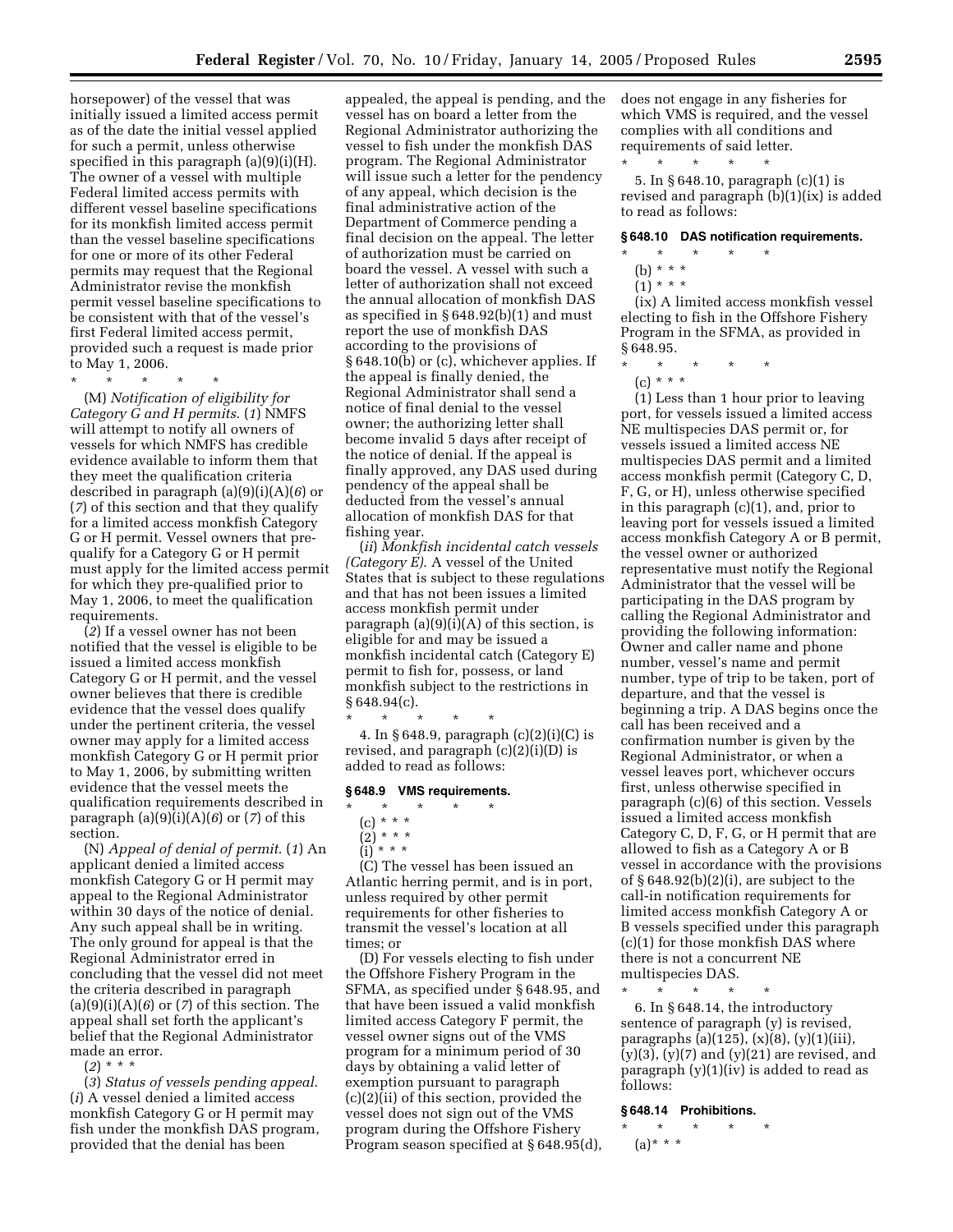(125) For vessels issued a limited access NE multispecies permit, or those issued a limited access NE multispecies permit and a limited access monkfish permit (Category C, D, F, G, or H), but are not fishing under the limited access monkfish Category A or B provisions as allowed under § 648.92(b)(2), call into the DAS program prior to 1 hour before leaving port.

- \* \* \* \* \*
	- (x) \* \* \*

(8) *Monkfish*. All monkfish retained or possessed on a vessel issued any permit under § 648.4 are deemed to have been harvested from the EEZ, unless the preponderance of evidence demonstrates that such fish were harvested by a vessel that fished exclusively in the NAFO Regulatory Area, as authorized under § 648.17. \* \* \* \* \*

(y) In addition to the general prohibitions specified in § 600.725 of this chapter and in paragraph (a) of this section, it is unlawful for any person owning or operating a vessel that engages in fishing for monkfish to do any of the following, unless otherwise fishing in accordance with, and exempted under, the provisions of § 648.17:

 $(1) * * *$ 

(iii) The monkfish were harvested in or from the EEZ by a vessel not issued a Federal monkfish permit that engaged in recreational fishing; or

(iv) The monkfish were harvested from the NAFO Regulatory Area in accordance with the provisions specified under § 648.17.

\* \* \* \* \*

(3) Sell, barter, trade, or otherwise transfer, or attempt to sell, barter, trade, or otherwise transfer for a commercial purpose, any monkfish without having been issued a valid monkfish vessel permit, unless the vessel fishes for monkfish exclusively in state waters, or exclusively in the NAFO Regulatory Area in accordance with the provisions specified under § 648.17.

\* \* \* \* \* (7) Fail to comply with the area restrictions applicable to limited access Category G and H vessels specified under § 648.92(b)(9).

\* \* \* \* \*

(21) Fail to comply with the area declaration requirements specified at  $\S$ § 648.93(b)(2) and 648.94(f) when fishing under a scallop, NE multispecies or monkfish DAS exclusively in the NFMA under the less restrictive monkfish possession limits of that area.

\* \* \* \* \* 7. Section 648.17 is revised to read as follows:

#### **§ 648.17 Exemptions for vessels fishing in the NAFO Regulatory Area.**

(a) *Fisheries included under exemption.* (1) *NE Multispecies*. A vessel issued a valid High Seas Fishing Compliance permit under 50 CFR part 300 and that complies with the requirements specified in paragraph (b) of this section, is exempt from NE multispecies permit, mesh size, effortcontrol, and possession limit restrictions, specified in §§ 648.4, 648.80, 648.82 and 648.86, respectively, while transiting the EEZ with NE multispecies on board the vessel, or landing NE multispecies in U.S. ports that were caught while fishing in the NAFO Regulatory Area.

(2) *Monkfish*. A vessel issued a valid High Seas Fishing Compliance permit under 50 CFR part 300 and that complies with the requirements specified in paragraph (b) of this section is exempt from monkfish permit, mesh size, effort-control, and possession limit restrictions, specified in §§ 648.4, 648.91, 648.92 and 648.94, respectively, while transiting the EEZ with monkfish on board the vessel, or landing monkfish in U.S. ports that were caught while fishing in the NAFO Regulatory Area.

(b) *General requirements*. (1) The vessel operator has a letter of authorization issued by the Regional Administrator on board the vessel;

(2) For the duration of the trip, the vessel fishes, except for transiting purposes, exclusively in the NAFO Regulatory Area and does not harvest fish in, or possess fish harvested in, or from, the EEZ;

(3) When transiting the EEZ, all gear is properly stowed in accordance with one of the applicable methods specified in § 648.23(b); and

(4) The vessel operator complies with the High Seas Fishing Compliance permit and all NAFO conservation and enforcement measures while fishing in the NAFO Regulatory Area.

8. In § 648.80, paragraph (b)(5)(i)(B) is revised to read as follows:

#### **§ 648.80 NE multispecies regulated mesh areas and restrictions on gear and methods of fishing.**

\* \* \* \* \* (b) \* \* \*

\* \* \* \* \*

- $(5) * * *$
- (i) \* \* \*

(B) All trawl nets must comply with the minimum mesh size specified under § 648.91(c)(1)(i).

9. In § 648.82, paragraph (k)(4)(vi) is revised to read as follows:

**§ 648.82 Effort-control program for NE multispecies limited access vessels.**

- \* \* \* \* \*
	- (k) \* \* \*  $(4) * * * *$
	-

(vi) Monkfish Category C, D, F, G and H vessels. A vessel that possesses a valid limited access NE multispecies DAS permit and a valid limited access monkfish Category C, D, F, G or H permit and leases NE multispecies DAS to or from another vessel is subject to the restrictions specified in § 648.92(b)(2).

\* \* \* \* \*

10. In § 648.91, paragraph (c)(1)(ii) and (iv) are revised, and paragraph (c)(3) is added to read as follows:

#### **§ 648.91 Monkfish regulated mesh areas and restrictions on gear and methods of fishing.**

- \* \* \* \* \*
	- (c) \* \* \*
	- $(1) * * * *$

(ii) *Trawl nets while on a monkfish and NE multispecies DAS*. For vessels issued a Category C, D, G or H limited access monkfish permit and fishing with trawl gear under both a monkfish and NE multispecies DAS, the minimum mesh size is that allowed under regulations governing mesh size at  $§ 648.80(a)(3), (a)(4), (b)(2)(i), or (c)(2)(i),$ depending upon, and consistent with, the NE multispecies regulated mesh area being fished, unless otherwise specified in this paragraph (c)(1)(ii). Trawl vessels participating in the Offshore Fishery Program, as described in § 648.95, and that have been issued a Category F monkfish limited access permit, are subject to the minimum mesh size specified in paragraph (c)(1)(i) of this section.

\* \* \* \* \*

(iv) *Authorized gear while on a monkfish and scallop DAS*. Vessels issued a Category C, D, G or H limited access monkfish permit and fishing under a monkfish and scallop DAS may only fish with and use a trawl net with a mesh size no smaller than that specified in paragraph (c)(1)(i) of this section.

\* \* \* \* \*

(3) *SFMA trawl roller gear restriction*. The roller gear diameter on any vessel on a monkfish DAS in the SFMA may not exceed 6 inches (15.2 cm) in diameter.

11. In § 648.92, paragraphs (b)(1)(i),  $(b)(2)$ ,  $(b)(6)$ , and  $(b)(8)(i)(B)$  are revised; paragraphs  $(b)(1)(iii)$  and  $(iv)$ ,  $(b)(9)$  and (c) are added; and paragraph (b)(5) is removed and reserved to read as follows: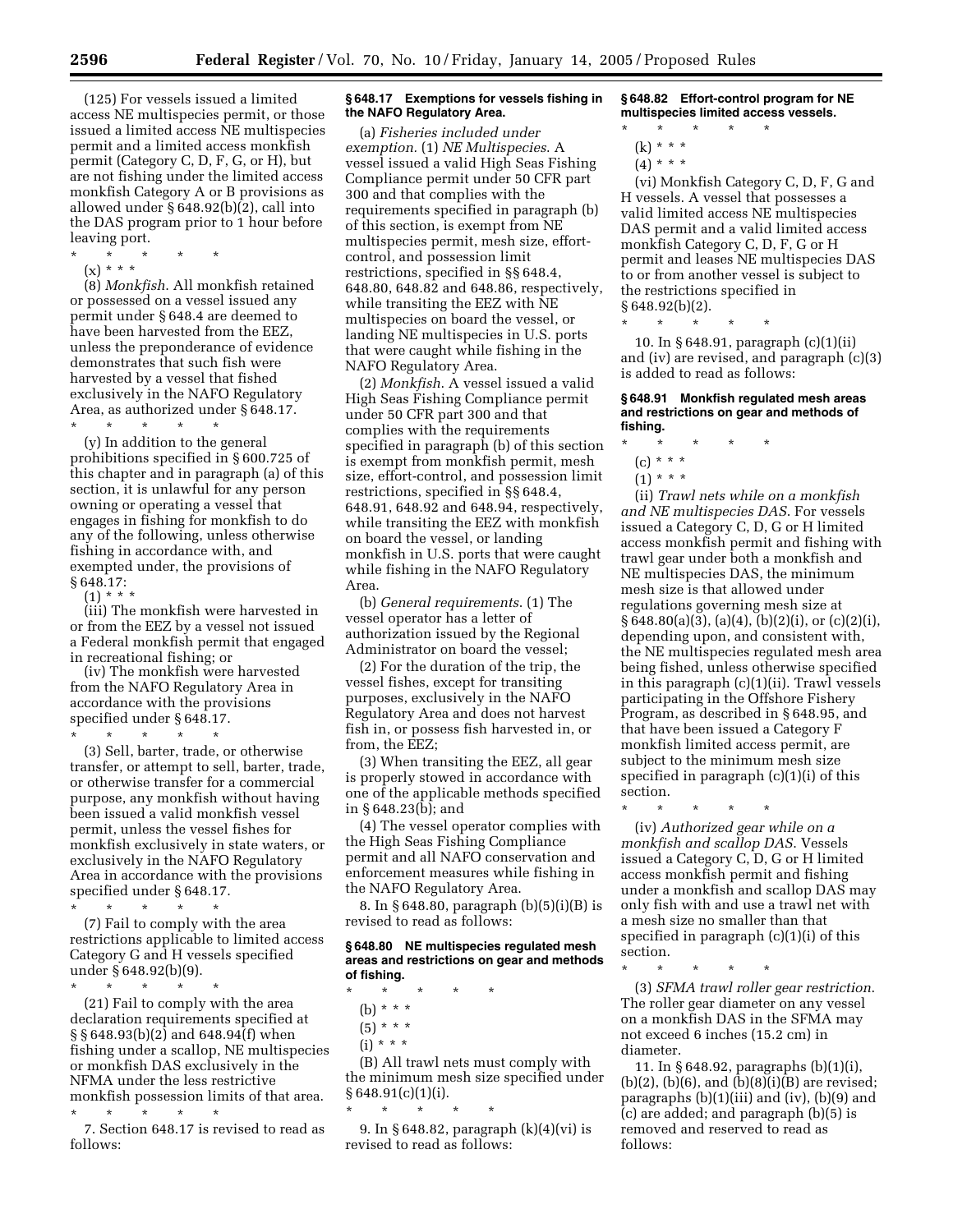**§ 648.92 Effort-control program for monkfish limited access vessels.**

(b) \* \* \*  $(1) * * * *$ 

(i) *General provision*. All limited access monkfish permit holders shall be allocated monkfish DAS each fishing year to be used in accordance with the restrictions of this paragraph (b), unless modified by paragraph  $(b)(1)(ii)$  of this section according to the provisions specified at § 648.96(b)(3). The number of monkfish DAS to be allocated, before accounting for any such modification, is 40 DAS minus the amount calculated in paragraph (b)(1)(iv) of this section, unless the vessel is enrolled in the Offshore Fishery Program in the SFMA, as specified in paragraph (b)(1)(iii) of this section. Limited access NE multispecies and limited access sea scallop permit holders who also possess a valid limited access monkfish permit must use a NE multispecies or sea scallop DAS concurrently with their monkfish DAS, except as provided in paragraph (b)(2) of this section, unless otherwise specified under this part F.

\* \* \* \* \*

(iii) *Offshore Fishery Program DAS allocation*. A vessel issued a Category F permit, as described in § 648.95, shall be allocated a pro-rated number of DAS as specified at § 648.95(g)(2).

(iv) *Research DAS set-aside*. A total of 500 DAS will be available for cooperative research programs as described in paragraph (c) of this section. These DAS will be deducted from the total number of DAS allocated to all monkfish limited access permit holders, as specified under paragraph (b)(1)(i) of this section. A per vessel deduction will be determined as follows: Allocated DAS minus the quotient of 500 DAS divided by the total number of limited access permits issued in the previous fishing year. For example, if the DAS allocation equals 40 DAS and if there are 750 limited access permits issued in FY 2004, the number of DAS allocated to each vessel in FY 2005 will be 40 DAS minus (500 DAS divided by 750 permits), or 40 DAS minus 0.7 DAS, or 39.3 DAS.

(2) *Category C, D, F, G or H limited access monkfish permit holders*. (i) Unless otherwise specified in paragraph (b)(2)(ii) of this section, each monkfish DAS used by a limited access NE multispecies or scallop DAS vessel holding a Category C, D, F, G or H limited access monkfish permit shall also be counted as a NE multispecies or scallop DAS, as applicable, except when a Category C, D, F, G or H vessel with a limited access NE multispecies DAS

permit has an allocation of NE multispecies Category A DAS, specified under  $\S 648.82(d)(1)$ , that is less than the number of monkfish DAS allocated for the fishing year May 1 through April 30. Under this circumstance, the vessel may fish under the monkfish limited access Category A or B provisions, as applicable, for the number of DAS that equal the difference between the number of its allocated monkfish DAS and the number of its allocated NE multispecies Category A DAS. For such vessels, when the total allocation of NE multispecies Category A DAS has been used, a monkfish DAS may be used without concurrent use of a NE multispecies DAS. (For example, if a monkfish Category D vessel's NE multispecies Category A DAS allocation is 30, and the vessel fished 30 monkfish DAS, 30 NE multispecies Category A DAS would also be used, unless otherwise authorized under § 648.85(b)(6). However, after all 30 NE multispecies Category A DAS are used, the vessel may utilize its remaining 10 monkfish DAS to fish on monkfish, without a NE multispecies DAS being used, provided that the vessel fishes under the regulations pertaining to a Category B vessel and does not retain any regulated NE multispecies.)

(ii) *Category C, D, F, G or H vessels that lease NE multispecies DAS*. (A) A monkfish Category C, D, F, G or H vessel that has ''monkfish-only'' DAS, as specified in paragraph (b)(2)(i) of this section, and that leases NE multispecies DAS from another vessel pursuant to § 648.82(k), is required to fish its available ''monkfish-only'' DAS in conjunction with its leased NE multispecies DAS, to the extent that the vessel has NE multispecies DAS available.

(B) A monkfish Category C, D, F, G or H vessel that leases DAS to another vessel(s), pursuant to § 648.82(k), is required to forfeit a monkfish DAS for each NE multispecies DAS that the vessel leases, equal in number to the difference between the number of remaining multispecies DAS and the number of unused monkfish DAS at the time of the lease. For example, if a lessor vessel, which had 40 unused monkfish DAS and 47 allocated multispecies DAS, leased 10 of its multispecies DAS, the lessor would forfeit 3 of its monkfish DAS (40 monkfish DAS - 37 multispecies DAS = 3) because it would have 3 fewer multispecies DAS than monkfish DAS after the lease.

\* \* \* \* \*

(5) [Reserved]

(6) *Declaring monkfish DAS*. A vessel's owner or authorized representative shall notify the Regional Administrator of a vessel's participation in the monkfish DAS program using the notification requirements specified in § 648.10.

- \* \* \* \* \*
	- (8) \* \* \*
	- $(i) * * * *$

(B) *Category C, D, F, G and H vessels that possess a limited access NE multispecies permit*. A vessel issued a valid monkfish limited access Category C, D, F, G or H permit that possesses a valid limited access NE multispecies permit and fishing under a monkfish DAS may not fish with, haul, possess, or deploy more than 150 gillnets. A vessel issued a NE multispecies limited access permit and a limited access monkfish permit, and fishing under a monkfish DAS, may fish any combination of monkfish, roundfish, and flatfish gillnets, up to 150 nets total, provided that the number of monkfish, roundfish, and flatfish gillnets is consistent with the limitations of § 648.82. Nets may not be longer than 300 ft (91.4 m), or 50 fathoms, in length.

(9) *Category G and H limited access permit holders*. (i) Vessels issued limited access Category G and H permits shall be restricted to fishing on a monkfish DAS in the area south of 38°20' N. lat.

(ii) Vessels issued valid limited access monkfish Category G or H permit that also possess a limited access multispecies or limited access scallop permit are subject to the same provisions as Category C or D vessels, respectively, unless otherwise stated under this part.

(c) *Monkfish research*--(1) *DAS Set-Aside Program*. (i) NMFS will publish a Request for Proposals (RFP) in the **Federal Register** at least 3 months prior to the start of the upcoming fishing year, consistent with procedures and requirements established by the NOAA Grants Office, to solicit proposals from industry for the upcoming fishing year, based on research priorities identified by the Councils.

(ii) NMFS shall convene a review panel that may include members of the Councils' Monkfish Oversight Committee, the Council's Research Steering Committee, and other technical experts, to review proposals submitted in response to the RFP.

(A) Each panel member shall recommend which research proposals should be authorized to utilize the research DAS set aside in accordance with paragraph (b)(1)(iv) of this section, based on the selection criteria described in the RFP.

<sup>\* \* \* \* \*</sup>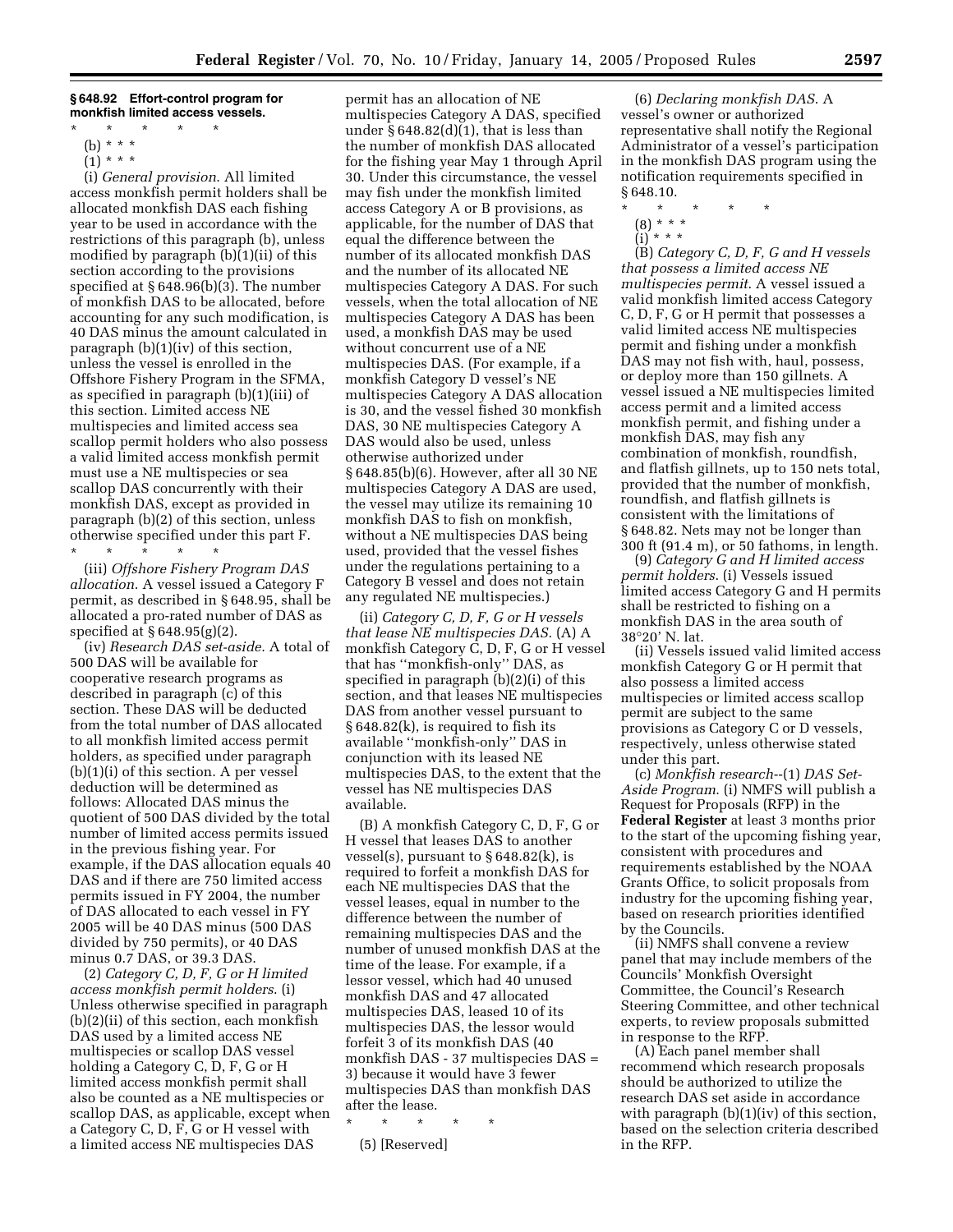(B) The Regional Administrator and the NOAA Grants Office shall consider each panel member's recommendation, provide final approval of the projects and exempt selected vessel(s) from regulations specified in each of the respective FMPs through written notification to the project proponent.

(iii) The grant awards approved under the RFPs shall be for the upcoming fishing year. Proposals to fund research that would start prior to the fishing year are not eligible for consideration. Multiyear grant awards may be approved under an RFP for an upcoming fishing year, so long as the research DAS available under subsequent RFPs are adjusted to account for the approval of multi-year awards. All research trips shall be completed within the fishing year(s) for which the research grant was awarded.

(iv) Research projects shall be conducted in accordance with provisions approved and provided in an Exempted Fishing Permit (EFP) issued by the Regional Administrator, as authorized under § 600.745(b)(2).

(v) If the Regional Administrator determines that the annual allocation of research DAS will not be used in its entirety once all of the grant awards have been approved, the Regional Administrator shall reallocate the unallocated research DAS as exempted DAS to be authorized as described in paragraph (c)(2) of this section.

(iv) For proposals that require other regulatory exemptions that extend beyond the scope of the analysis contained in the Monkfish FMP, subsequent amendments, or framework adjustments, applicants may be required to provide additional analysis of the impacts of the requested exemptions before issuance of an EFP will be considered.

(2) *DAS Exemption Program*. (i) Vessels that seek to conduct monkfish research within the current fishing year, and that were not included in the RFP process during the previous fishing year, may seek exemptions from monkfish DAS for the purpose of conducting exempted fishing activities, as authorized at § 600.745(b), under the following conditions and restrictions:

(A) The request for a monkfish DAS exemption must be submitted along with a complete application for an EFP to the Regional Administrator. The requirements for submitting a complete EFP application are provided in § 600.745(b)(2).

(B) *Exempted DAS must be available for usage*. Exempted DAS shall only be made available by the Regional Administrator if it is determined that the annual set-aside of research DAS

will not be used in its entirety, as described in paragraph  $(c)(1)(v)$  of this section. If exempted DAS are not available for usage, the applicant may continue to seek an exemption from monkfish DAS, but may be required to conduct an analysis of the impacts associated with the monkfish DAS exemption request before issuance of the EFP application will be considered.

(C) For EFP applications that require other regulatory exemptions that extend beyond the scope of the analysis contained in the Monkfish FMP, subsequent amendments, or framework adjustments, applicants may be required to provide additional analysis of the impacts of the requested exemptions before issuance of an EFP will be considered.

(ii) Monkfish DAS exemption requests shall be reviewed and approved by the Regional Administrator in the order in which they are received.

12. In § 648.93, paragraph (b) is revised to read as follows:

# **§ 648.93 Monkfish minimum fish sizes.** \* \* \* \* \*

(b) *Minimum fish size*. The minimum fish size for all vessels is 17 inches (43.2 cm) total length/11 inches (27.9 cm) tail length.

13. In § 648.94, paragraphs (b)(2)(i), (ii) and (iii),  $(b)(3)(i)$  and (ii),  $(b)(5)$ , (b)(6), and (c) are revised, and paragraph (b)(2)(iv) is added to read as follows:

#### **§ 648.94 Monkfish possession and landing restrictions.**

\* \* \* \* \*

(b) \* \* \*

 $(2) * * * *$ 

(i) *Category A, C, and G vessels*. Category A, C, and G vessels fishing under the monkfish DAS program in the SFMA may land up to 550 lb (250 kg) tail-weight or 1,826 lb (828 kg) whole weight of monkfish per monkfish DAS (or any prorated combination of tailweight and whole weight based on the conversion factor for tail-weight to whole weight of 3.32), unless modified pursuant to § 648.96(b)(2)(ii).

(ii) *Category B, D, and H vessels*. Category B, D and H vessels fishing under the monkfish DAS program in the SFMA may land up to 450 lb (204 kg) tail-weight or 1,494 lb (678 kg) whole weight of monkfish per monkfish DAS (or any prorated combination of tailweight and whole weight based on the conversion factor for tail-weight to whole weight of 3.32), unless modified pursuant to § 648.96(b)(2)(ii).

(iii) *Category F vessels*. Vessels issued a Category F permit are subject the possession and landing restrictions specified at § 648.95(g)(1).

(iv) *Administration of landing limits*. A vessel owner or operator may not exceed the monkfish trip limits as specified in paragraphs (b)(2)(i) through (iii) of this section per monkfish DAS fished, or any part of a monkfish DAS fished.

(3) *Category C, D, F, G and H vessels fishing under the multispecies DAS program*.--(i) *NFMA*--(A) *Category C and D vessels*. There is no monkfish trip limit for a Category C or D vessel that is fishing under a NE multispecies DAS exclusively in the NFMA.

(B) *Category, F, G and H vessels*. Vessels issues a Category F, G or H permit that are fishing under a multispecies DAS in the NFMA are subject to the incidental catch limit specified in paragraph (c)(1)(i) of this section.

(ii) *SFMA*--(A) *Category C, D, and F vessels*. If any portion of a trip is fished only under NE a multispecies DAS, and not under a monkfish DAS, in the SFMA, a Category C, D, or F vessel may land up to 300 lb (136 kg) tail-weight or 996 lb (452 kg) whole weight of monkfish per DAS if trawl gear is used exclusively during the trip, or 50 lb (23 kg) tail-weight or 166 lb (75 kg) whole weight per DAS if gear other than trawl gear is used during the trip.

(B) *Category G and H vessels*. Vessels issues a Category G or H permit that are fishing under a multispecies DAS in the SFMA are subject to the incidental catch limit specified in paragraph (c)(1)(ii) of this section.

\* \* \* \* \*

(5) *Category C, D, G, or H scallop vessels declared into the monkfish DAS program without a dredge on board, or not under the net exemption provision*. Category C, D, G or H vessels that have declared into the monkfish DAS program and that do not fish with or have a dredge on board, or that are not fishing with a net under the net exemption provision specified in § 648.51(f), are subject to the same landing limits as specified in paragraphs (b)(1) and (b)(2) of this section, or the landing limit specified in § 648.95(g)(1), if issued a Category F permit. Such vessels are also subject to provisions applicable to Category A and B vessels fishing only under a monkfish DAS, consistent with the provisions of this part.

(6) Vessels not fishing under a NE multispecies, scallop or monkfish DAS. The possession limits for all limited access monkfish vessels when not fishing under a multispecies, scallop, or monkfish DAS are the same as the possession limits for a vessel issued a monkfish incidental catch permit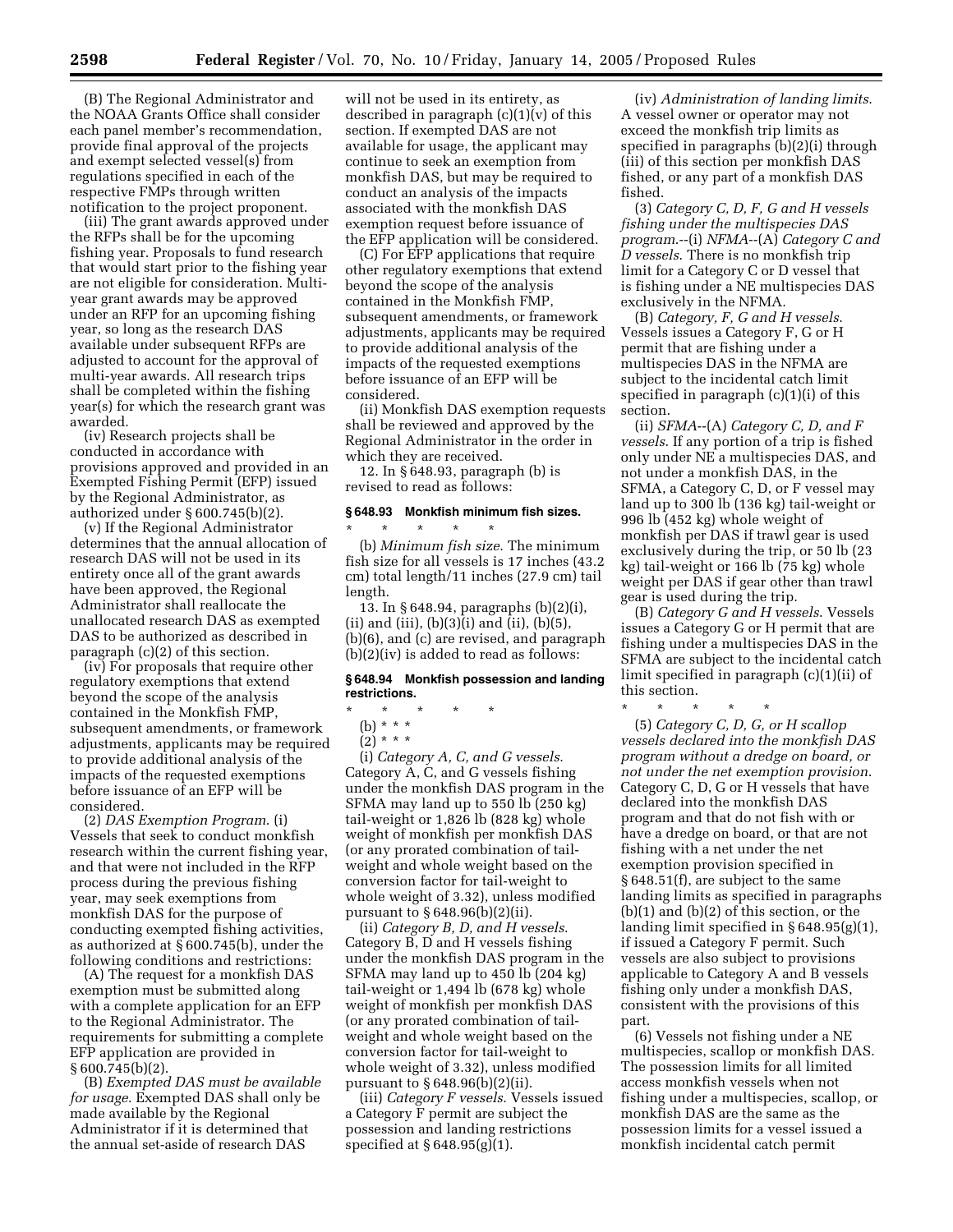specified under paragraphs (c)(3) through (c)(6) of this section.

\* \* \* \* \* (c) *Vessels issued a monkfish incidental catch permit*--(1) *Vessels fishing under a multispecies DAS*--(i) *NFMA*. Vessels issued a monkfish incidental catch (Category E) permit, or issued a valid limited access Category F, G or H permit, fishing under a multispecies DAS exclusively in the NFMA may land up to 400 lb (181 kg) tail weight or 1,328 lb (602 kg) whole weight of monkfish per DAS, or 50 percent (where the weight of all monkfish is converted to tail weight) of the total weight of fish on board, whichever is less. For the purposes of converting whole weight to tail weight, the amount of whole weight possessed or landed is divided by 3.32.

(ii) *SFMA*. If any portion of the trip is fished by a vessel issued a monkfish incidental catch (Category E) permit, or issued a valid limited access Category G or H permit, under a multispecies DAS in the SFMA, the vessel may land up to 50 lb (23 kg) tail-weight or 166 lb (75 kg) whole weight of monkfish per DAS (or any prorated combination of tail-weight and whole weight based on the conversion factor).

(2) *Scallop vessels fishing under a scallop DAS*. A scallop vessel issued a monkfish incidental catch (Category E) permit, or issued a valid limited access Category G or H permit, fishing under a scallop DAS may land up to 300 lb (136 kg) tail-weight or 996 lb (452 kg) whole weight of monkfish per DAS (or any prorated combination of tail-weight and whole weight based on the conversion factor).

(3) *Vessels fishing with large mesh and not fishing under a monkfish, NE multispecies or scallop DAS*--(i) A vessel issued a valid monkfish incidental catch (Category E) permit fishing in the GOM or GB RMAs, or the SNE RMA east of the MA Exemption Area boundary with mesh no smaller than specified at  $§ 648.80(a)(3)(i),$  $(a)(4)(i)$ , and  $(b)(2)(i)$ , respectively, while not on a monkfish, NE multispecies, or scallop DAS, may possess, retain, and land monkfish (whole or tails) only up to 5 percent (where the weight of all monkfish is converted to tail weight) of the total weight of fish on board. For the purposes of converting whole weight to tail weight, the amount of whole weight possessed or landed is divided by 3.32.

(ii) A vessel issued a valid monkfish incidental catch (Category E) permit fishing in the SNE and MA RMAs west of the MA Exemption Area boundary with mesh no smaller than specified at § 648.104(a)(1) while not on a monkfish,

NE multispecies, or scallop DAS, may possess, retain, and land monkfish (whole or tails) only up to 5 percent (where the weight of all monkfish is converted to tail weight) of the total weight of fish on board, but not to exceed 450 lb (204 kg) tail-weight or 1,494 lb (678 kg) whole weight of monkfish. For the purposes of converting whole weight to tail weight, the amount of whole weight possessed or landed is divided by 3.32.

(4) *Vessels fishing with small mesh and not fishing under a monkfish, NE multispecies or scallop DAS*. A vessel issued a valid monkfish incidental catch (Category E) permit fishing with mesh smaller than the mesh size specified by area in paragraph (c)(3) of this section, while not on a monkfish, NE multispecies, or scallop DAS, may possess, retain, and land only up to 50 lb (23 kg) tail-weight or 166 lb (75 kg) whole weight of monkfish per day or partial day, not to exceed 150 lb (68 kg) per trip.

(5) *Small vessels*. A vessel issued a limited access NE multispecies permit and a valid monkfish incidental catch (Category E) permit that is  $<$  30 ft (9.1) m) in length and that elects not to fish under the NE multispecies DAS program may possess, retain, and land up to 50 lb (23 kg) tail-weight or 166 lb (75 kg) whole weight of monkfish per day or partial day, not to exceed 150 lb (68 kg) per trip.

(6) *Vessels fishing with handgear*. A vessel issued a valid monkfish incidental catch (Category E) permit and fishing exclusively with rod and reel or handlines with no other fishing gear on board, while not on a monkfish, NE multispecies, or scallop DAS, may possess, retain, and land up to 50 lb (23 kg) tail-weight or 166 lb (75 kg) whole weight of monkfish per day or partial day, not to exceed 150 lb (68 kg) per trip.

(7) *Vessels fishing with surfclam or ocean quahog dredge gear*. A vessel issued a valid monkfish incidental catch (Category E) permit and a valid surfclam or ocean quahog permit, while fishing exclusively with a hydraulic clam dredge or mahogany quahog dredge, may possess, retain, and land up to 50 lb (23 kg) tail-weight or 166 lb (75 kg) whole weight of monkfish per day or partial day, not to exceed 150 lb (68 kg) per trip.

(8) *General Category Scallop vessels*. A vessel issued a valid monkfish incidental catch (Category E) permit and a valid General Category Scallop permit, while fishing exclusively with scallop dredge as specified in § 648.51(b), may possess, retain, and land up to 50 lb (23 kg) tail-weight or 166 lb (75 kg) whole

weight of monkfish per day or partial day, not to exceed 150 lb (68 kg) per trip.

\* \* \* \* \*

14. Section 648.95 is added to read as follows:

#### **§ 648.95 Offshore Fishery Program in the SFMA.**

(a) *General*. Any vessel issued a valid monkfish limited access permit is eligible to apply for a Category F permit in order to fish in the Offshore Fishery Program in the SFMA.

(1) A vessel issued a Category F permit is subject to the specific provisions and conditions of this section while fishing on a monkfish DAS.

(2) When not fishing on a monkfish DAS, a Category F vessel may fish under the regulations applicable to the monkfish incidental catch (Category E) permit, specified under paragraph § 648.94(c) of this section. When fishing on a NE multispecies DAS in the NFMA, a Category F vessel that also possesses a NE multispecies limited access permit is subject to the possession limits applicable to vessels issued an incidental catch permit as described in § 648.94(c)(1)(i).

(3) Limited access Category C or D vessels that apply for and are issued a Category F permit remain subject to the provisions specific to Category C and D vessels, unless otherwise specified under this part.

(b) *Declaration*. A vessel intending to fish in, or fishing in, the Offshore Fishery Program must obtain a monkfish limited access Category F permit and fish under this permit for the entire fishing year, subject to the conditions and restrictions specified under this part. For fishing year 2005, the owner of a vessel, or authorized representative, may change its previous 2005 limited access monkfish permit category to permit Category F within 45 days of the effective date of the final rule implementing Amendment 2, provided the vessel has not fished under the monkfish DAS program during the 2005 fishing year.

(c) *Offshore Fishery Program Area*. The Offshore Fishery Program Area is bounded on the south by 38°00 N. lat., and on the north, west and east by the area coordinates specified in § 648.23(a).

(d) *Season*. October 1 through April 30 each year.

(e) *Restrictions*. (1) Except for the transit provisions provided for in paragraph (f) of this section, a vessel issued a valid Category F permit may only fish for, possess, and land monkfish in or from the Offshore